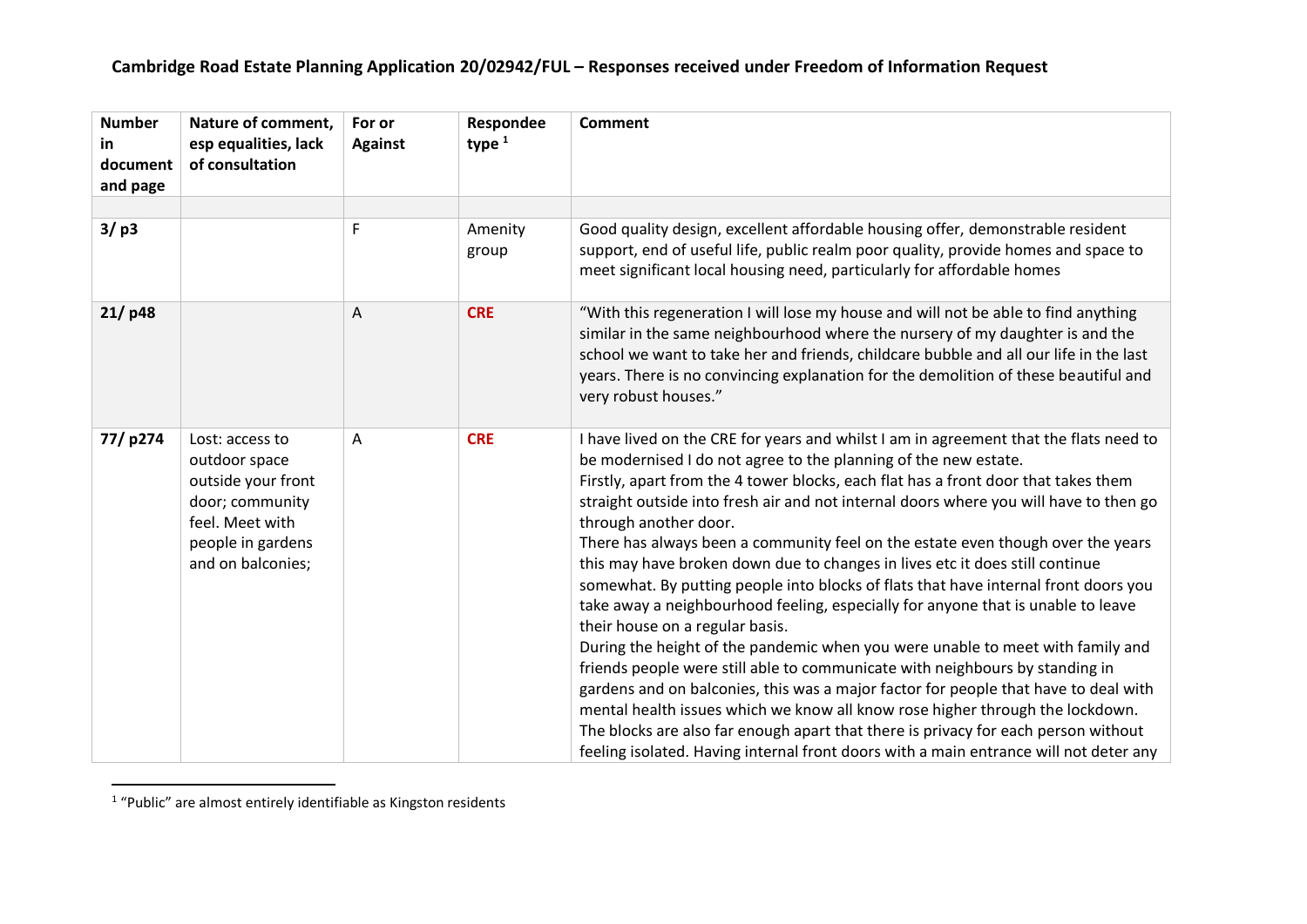|           |                                                                         |     |                                                              | form of crime if anything it could raise it, having external front doors you will have<br>the added security of people walking past. Internal front doors means that anyone<br>wanting to break into a flat will only have to ensure that no one is around inside. I<br>work in property management with high end private flats and this does happen. If<br>CRE is still to be knocked down and rebuilt then I propose that as with other new<br>builds there is a secure entrance into blocks but a main balcony and front doors<br>leading straight to fresh air to be considered. For safety, crime and mental health If<br>CRE is not to be knocked down then I propose that when modernising areas of the<br>outside living spaces, tenants are involved and to make an old school<br>neighbourhood again where people helped keep the estate clean and safe along<br>with the council |
|-----------|-------------------------------------------------------------------------|-----|--------------------------------------------------------------|---------------------------------------------------------------------------------------------------------------------------------------------------------------------------------------------------------------------------------------------------------------------------------------------------------------------------------------------------------------------------------------------------------------------------------------------------------------------------------------------------------------------------------------------------------------------------------------------------------------------------------------------------------------------------------------------------------------------------------------------------------------------------------------------------------------------------------------------------------------------------------------------|
| 39/p104   | Access during and<br>post construction<br>period; failure to<br>respond | n/a | <b>CRE</b><br>2 <sup>nd</sup> Norbiton<br><b>Scout Group</b> | "Whilst we are supportive of the regeneration as a whole, we don't feel adequate<br>consideration has been given to safe and suitable access to the Parish Rooms both<br>during construction, and once it has finished" "We made contact during the pre-<br>planning consultation period but our correspondence was not replied to."                                                                                                                                                                                                                                                                                                                                                                                                                                                                                                                                                        |
| P132      | <b>Irrelevant to CRE</b>                                                | n/a | n/a                                                          |                                                                                                                                                                                                                                                                                                                                                                                                                                                                                                                                                                                                                                                                                                                                                                                                                                                                                             |
| 9/p14     |                                                                         | Α   | Neighbour                                                    | Height and scale, privacy, light, sunlight, not in keeping with local area, large<br>construction traffic from other developments already a problem, property shaking<br>and cracks, fumes and noise effect on quality of life, traffic and parking, residents of<br>surrounding roads being ignored                                                                                                                                                                                                                                                                                                                                                                                                                                                                                                                                                                                        |
| $10/$ p16 | Lack of social<br>infrastructure                                        | A   | Neighbour                                                    | Object to second phase. Too many people, noise, fumes, dust, parking, privacy,<br>traffic, safety risk to children, loss of trees, increase in crime with increased<br>population - 2 murders in 2017 and 2018 on the estate; scale, size, dominance, lack<br>of social infrastructure - schools, GPs. Health; parking; tree loss; nature and<br>conservation issues; littering                                                                                                                                                                                                                                                                                                                                                                                                                                                                                                             |
| 12/p29    | Physical and mental<br>health implications                              | A   | Neighbour                                                    | Scale and dominance esp. building F; loss of light/ sunlight - especially Buildings E<br>and F; lack of integration design esp. given size; need for more public space; effect<br>on nature in an "area of deficiency"; Kingston Cemetery to become the "local parks<br>and gardens"; swapping some of the existing green space on the estate for small,                                                                                                                                                                                                                                                                                                                                                                                                                                                                                                                                    |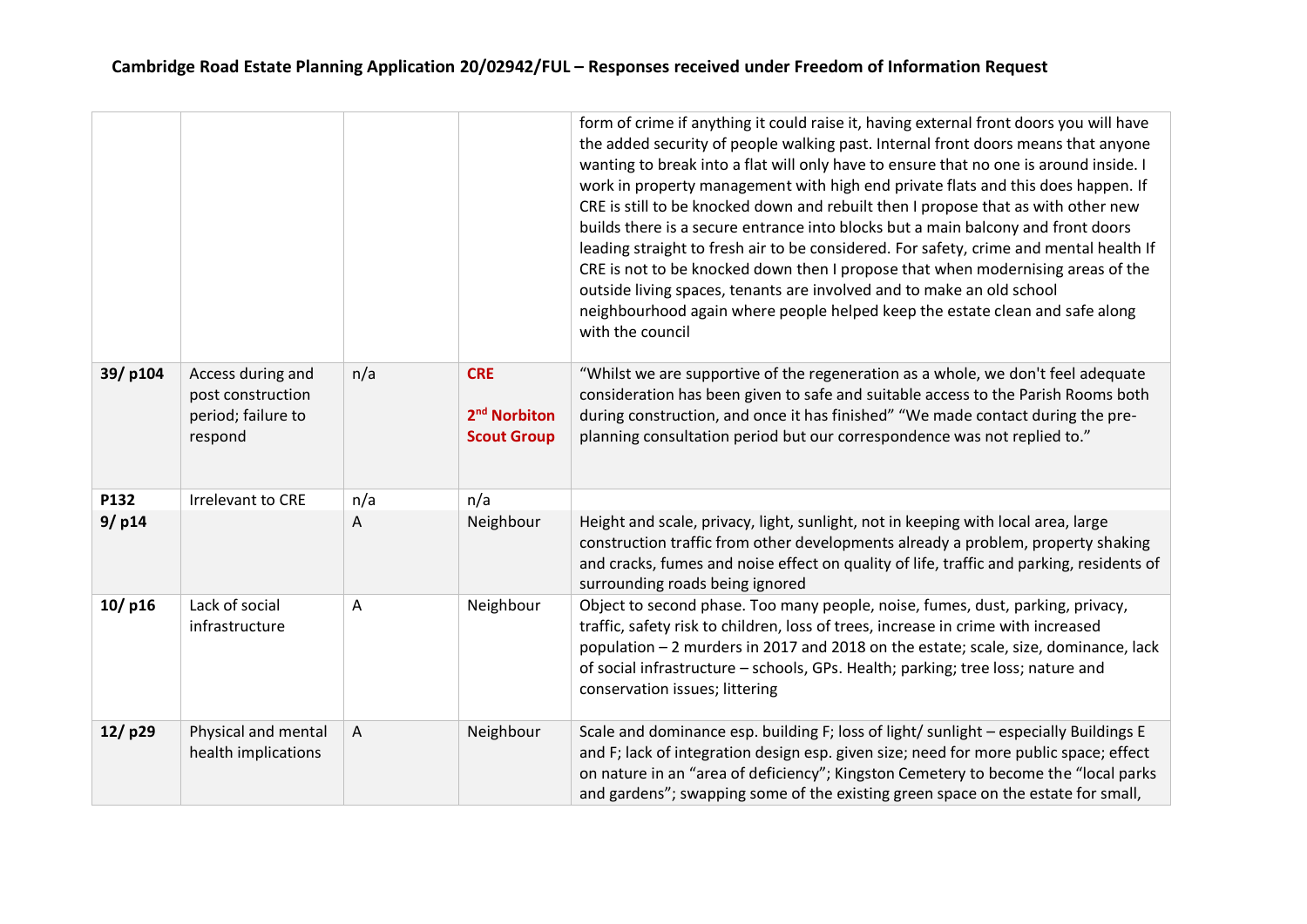|        |           |           | gated gardens which are accessible to fewer people - lack of open space a danger to<br>physical and mental health; loss of 50 mature trees; Loss of ecological value; bats;<br>failure to hold ecology focussed workshop with residents as promised by<br>Countryside; lack of sustainability; sewage and current discharges to Hogsmill chalk<br>stream; PlayStreets on Piper Road not sustainable - noise, dust and fumes from<br>development; Annual street parties Piper Road, Rowlls Road and Linden Crescent;<br>parking; no proper consultation; workshops promised never happened                                                                             |
|--------|-----------|-----------|-----------------------------------------------------------------------------------------------------------------------------------------------------------------------------------------------------------------------------------------------------------------------------------------------------------------------------------------------------------------------------------------------------------------------------------------------------------------------------------------------------------------------------------------------------------------------------------------------------------------------------------------------------------------------|
| 13/p30 | Α         | Neighbour | Manhattan Style Project Tower Block cannot reflect design of Edwardian villa;<br>parking, ecology, density, loss of light/ privacy; noise, dust fumes; sustainability,<br>trees                                                                                                                                                                                                                                                                                                                                                                                                                                                                                       |
| 14/p34 | $\Lambda$ | Neighbour | Construction traffic is inadequately considered; HGV movements of 6-12 an hour is<br>a guess. Principal site access on Hawk's Road "ludicrous"; need for junction to be<br>reconfigured; walk/cycle routes to Kingston Town and Norbiton Station should be<br>incorporated to alleviate effects of population growth                                                                                                                                                                                                                                                                                                                                                  |
| 18/p41 | A         | Neighbour | Too may new flats along Kingston Road already. Not enough support services and<br>road<br>infrastructure to support this new proposal; price locals out of the market,                                                                                                                                                                                                                                                                                                                                                                                                                                                                                                |
| 24/p54 | A         | Neighbour | "I'm very supportive of the redevelopment of the Cambridge Estate but the current<br>proposals aren't suitable at all for the surrounding areas and so object to these";<br>height and size, disruption, density                                                                                                                                                                                                                                                                                                                                                                                                                                                      |
| 29/p62 | A         | Neighbour | Policy breaches; directly affected; height and scale Piper Road and Rowlls Road;<br>first phase would impact people in adjoining streets of Piper Road, Rowlls Road,<br>Somerset Road, Portman Road and to a lesser extent Linden Crescent and Bonner<br>Hill Road; noise, dust and fumes associated with demolition and building over a 10<br>to 15-year period; sustainability with increased density - impact on infrastructure<br>provision; design out of character, lacking distinctiveness; parking pressure; impact<br>on natural green space and environment including cemetery; not consider concerns<br>and objections of residents in surrounding streets |
| 30/p71 | Α         | Neighbour | Significant negative impact on our home and other residents in x road. "The main                                                                                                                                                                                                                                                                                                                                                                                                                                                                                                                                                                                      |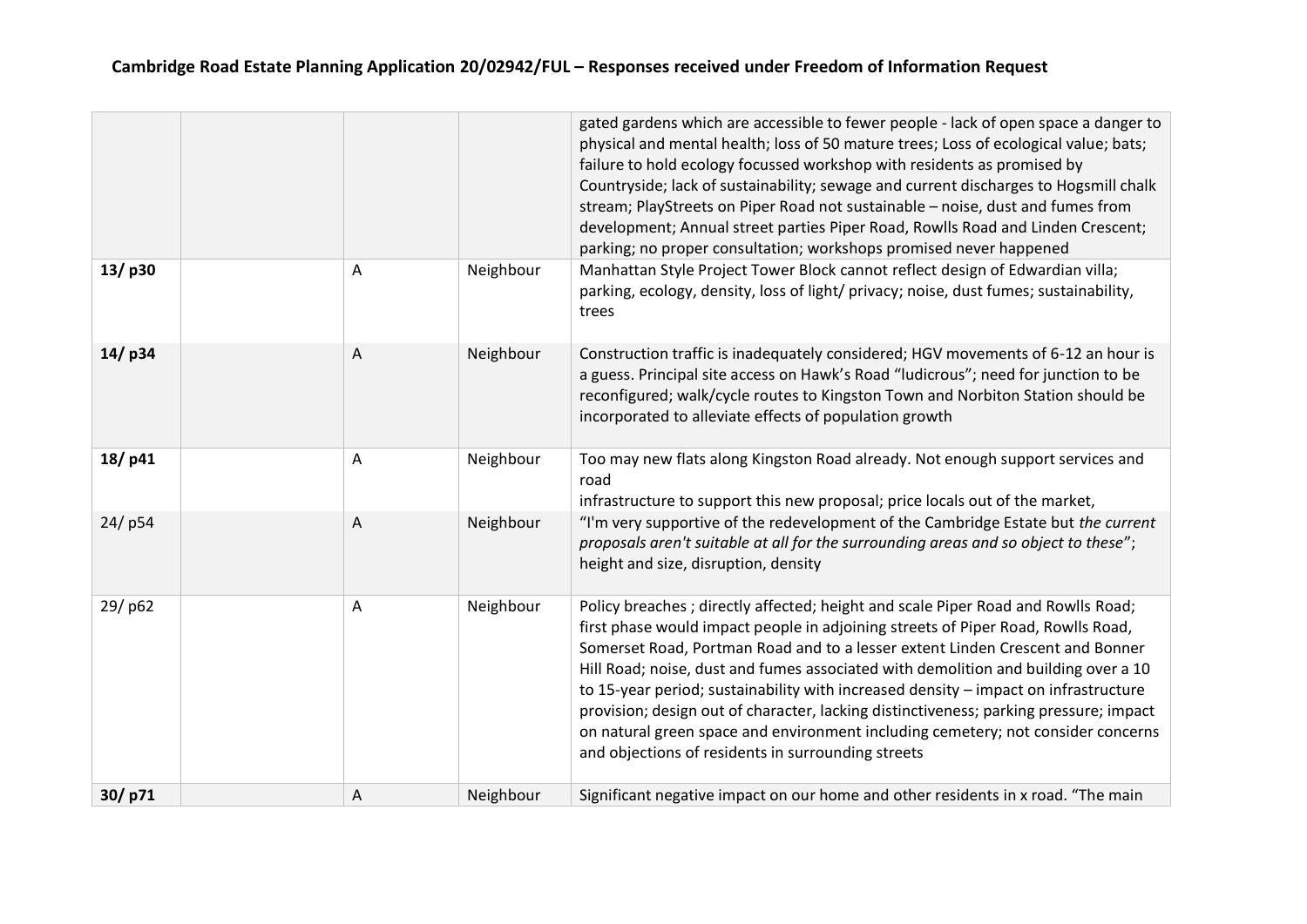|         |                                                           |           |                                    | entrance road for Tadlow block runs alongside our boundary thus further<br>increasing pollution, noise, vibrations" - will be 40 flats. Need for separation<br>between parking and shared boundary                                                                                                                                                                                                                                                                                                                                                                                                                                                                                       |
|---------|-----------------------------------------------------------|-----------|------------------------------------|------------------------------------------------------------------------------------------------------------------------------------------------------------------------------------------------------------------------------------------------------------------------------------------------------------------------------------------------------------------------------------------------------------------------------------------------------------------------------------------------------------------------------------------------------------------------------------------------------------------------------------------------------------------------------------------|
| 34/p95  | Adverse health<br>issues                                  | A         | Neighbour                          | Additional traffic and the safety issues and adverse health issues; parking; loss of<br>mature trees and impact on air quality and quality of life; height opposite my house<br>when current houses only 2 stories high; loss of natural light in to front rooms;<br>error in plan does not show how houses to become 3 storeys; construction period<br>of 10 years                                                                                                                                                                                                                                                                                                                      |
| 60/p190 |                                                           | A         | Neighbour                          | Height, bulking, loss of light. Lose two hours light 8-10pm. Worse for residents of<br>Cambridge Grove Road                                                                                                                                                                                                                                                                                                                                                                                                                                                                                                                                                                              |
| 63/p196 |                                                           | A         | Neighbour                          | Significant loss of light to property                                                                                                                                                                                                                                                                                                                                                                                                                                                                                                                                                                                                                                                    |
| 64/p198 |                                                           | $\Lambda$ | Neighbour                          | Loss of light, effect on sparrow population, Need to have lights on - cost; plants -<br>loss of light; lack of vitamin D; effect on health; Not understand why Kingston<br>Council did not just compulsorily purchase all of the Victorian terraced houses on<br>the odd side of Cambridge Grove Road.                                                                                                                                                                                                                                                                                                                                                                                   |
| 11/p18  |                                                           | A         | Neighbour                          | Dwarf and dominate- Policy breaches; scale and dominance of specific buildings<br>with policy breaches; Density of local area = 53; density of current estate = $94$ ;<br>Density of future estate = 245 dwellings per hectare; scale, layout and height<br>breach of policy; tall buildings unacceptable and breach of policy; town-cramming,<br>unacceptable density; pressure on schools and health; transport; privacy and light<br>breaches particularly from buildings E and F; Floorplan incorrect that used for light<br>study; design not in keeping with surroundings - policy breaches; noise, dust<br>fumes; ecology and tree loss; lack of parking. Lists relevant policies |
| 32/p75  | Claims developer<br>mislead residents<br>Photoshopping of | A         | Neighbour<br>Long term<br>resident | "Proposed design of Block B and its environs impact negatively on the surrounding<br>streets" - height and massing and architectural style of Block B, design of the<br>Western elevation and environs, fencing, vehicular access Rowlls Road; car parking<br>N of Rowlls Road;                                                                                                                                                                                                                                                                                                                                                                                                          |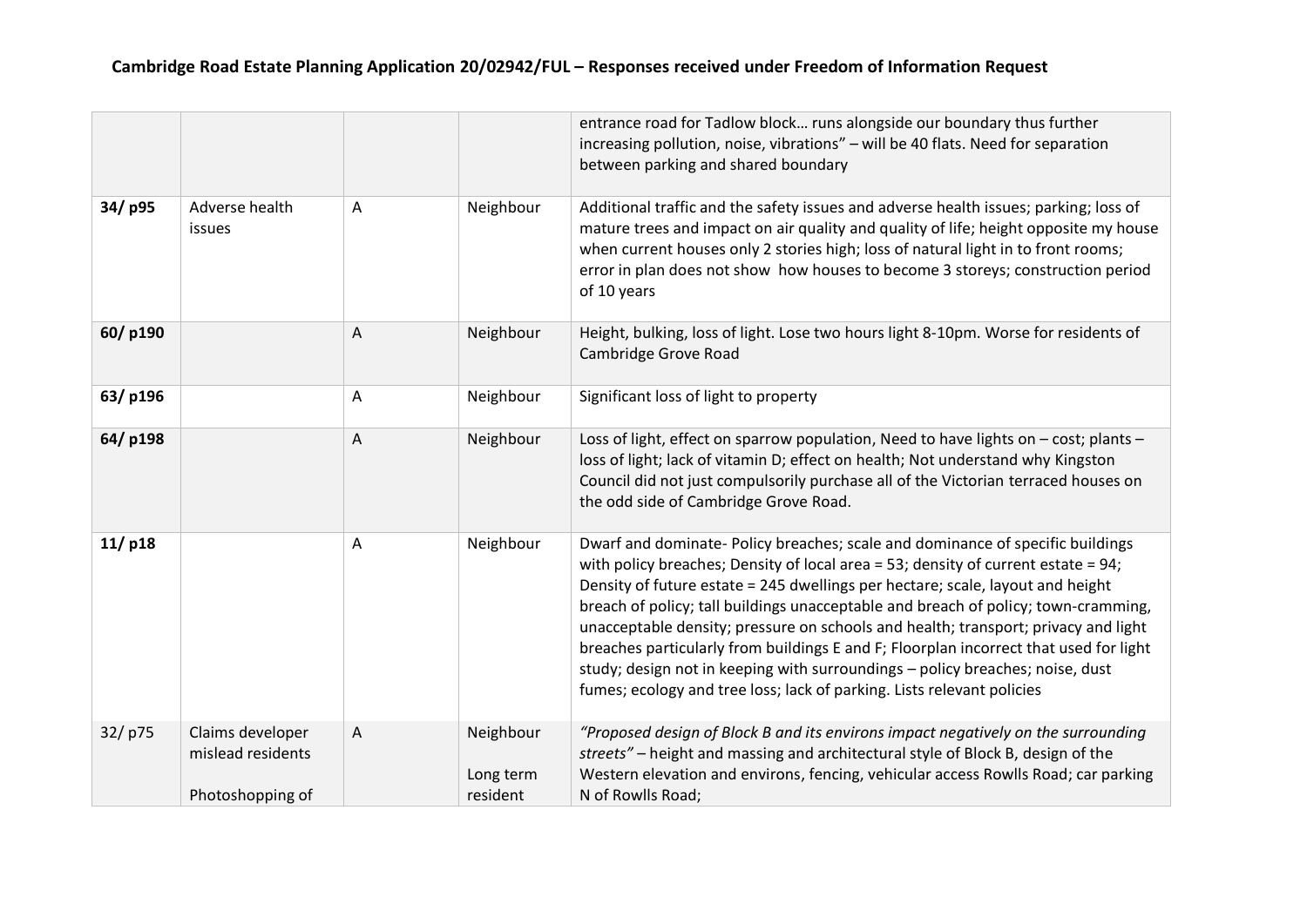| before and after          | P90 | "Proposed design of the Plot E blocks and their environs impacts negatively on the    |
|---------------------------|-----|---------------------------------------------------------------------------------------|
| images                    |     | surrounding streets" - "excessively high - preposterously so"; The height of Block E4 |
|                           |     | should be reduced from eight to no more than five stories, and the height of Block    |
| <b>Travel assessments</b> |     | E3 should be reduced from eleven to eight stories. Blocks E1 and E2 should also be    |
| conducted during          |     | significantly reduced in height. Proposed play space and community garden             |
| lockdown                  |     | between Block B and Block E4 dangerously positioned next to moving cars; Plot E       |
|                           |     | provides for insufficient planting of new mature and semi-mature trees;               |
| Height, density,          |     | "Proposed arrangement of tall buildings across the entire Cambridge Road Estate       |
| playspace, access,        |     | redevelopment negatively impacts the surrounding streetscape" Average height of       |
| parking; planning         |     | buildings in the plots B, E and F fully five stories higher than the neighbouring two |
| breach as CRE not an      |     | story Victorian architecture, proposed buildings in plots B. E and F would be as      |
| area earmarked for        |     | much as ten stories taller then their surrounding streetscapes;                       |
| change in local           |     |                                                                                       |
| policy; need for          |     | "Developer's consultation with local residents has been inadequate and the            |
| proper cumulative         |     | developer has attempted to mislead residents and Council officials".                  |
| effect assessment         |     |                                                                                       |
|                           |     | "Local residents' questions were ignored, or met with obfuscation or deception;       |
|                           |     | developer has attempted to mislead residents and Council officials about this         |
|                           |     | change in building heights"                                                           |
|                           |     |                                                                                       |
|                           |     | "December 2020 CRE Newsletter purports to communicate changes in building             |
|                           |     | heights, yet designates the heights of Blocks E5 and E6 as unchanged, when in fact    |
|                           |     | they had increased. This is reprehensible behaviour".                                 |
|                           |     | Further claims of developer misleading residents by photo shopping before and         |
|                           |     | after images in Townscape and Visual Impact Assessment;                               |
|                           |     |                                                                                       |
|                           |     | Travel assessments conducted during first lockdown?                                   |
|                           |     | Covid pandemic - further market research should be commissioned and further           |
|                           |     | detailed planning undertaken                                                          |
|                           |     | Application for the proposed redevelopment of the Cambridge Road Estate does not      |
|                           |     | form part of the Borough's statutory Development Plan - proposed redevelopment        |
|                           |     | of the Cambridge Road Estate has not been subject to appropriate long-term            |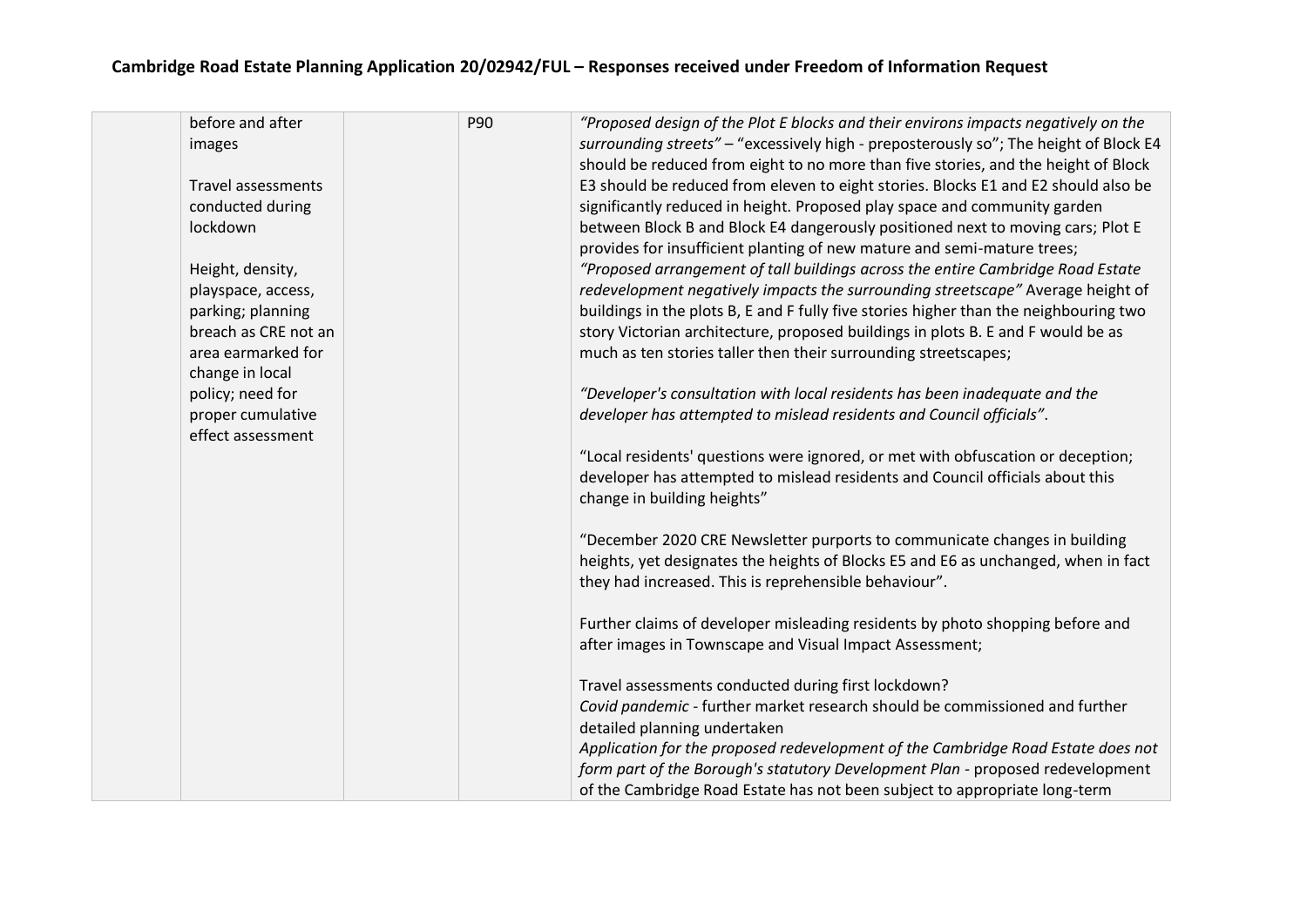|         |                                                                                                                                                                                                                              |                |           | strategic planning and assessment as an Area of Change in the Council's Core<br>Strategy. Kingston's Core Strategy makes no reference whatsoever to the<br>redevelopment of the Cambridge Road Estate; lack of local social and transport<br>infrastructure. 3km travel distance for access to health facilities or school<br>unacceptable; cumulative effects must be properly considered;<br>"Appropriate public access to planning is essential. Because no proper strategic<br>planning or<br>assessment of the Cambridge Road Estate has been undertaken, reviewed by the<br>Planning<br>Inspectorate, and published in the Core Strategy, the public have been denied<br>access to the<br>information they need in order for them to properly fulfil their role in the planning<br>process in relation to this application"                                                                                                                                                                                                                                    |
|---------|------------------------------------------------------------------------------------------------------------------------------------------------------------------------------------------------------------------------------|----------------|-----------|----------------------------------------------------------------------------------------------------------------------------------------------------------------------------------------------------------------------------------------------------------------------------------------------------------------------------------------------------------------------------------------------------------------------------------------------------------------------------------------------------------------------------------------------------------------------------------------------------------------------------------------------------------------------------------------------------------------------------------------------------------------------------------------------------------------------------------------------------------------------------------------------------------------------------------------------------------------------------------------------------------------------------------------------------------------------|
| 53/p139 | Council prevents<br>due consideration of<br>legitimate objections<br>by anonymising<br>responses<br>No representation<br>by local residents'<br>association SSRA<br>Process created<br>where each group<br>out for own goals | $\overline{A}$ | Neighbour | Methods for feedback and consultation have been a huge disappointment. Difficult<br>to raise objections when the council's recent correspondence has been "to ensure<br>you do not include any personal information" in feedback.<br>This is impossible to do as a neighbour with a legally shared boundary with the<br>council estate at Block B.<br>Mismanagement of massive proposals, not broken down into phases. "Impossible<br>to find information relating to your concerns"<br>"Height and distance from Block B to our home remain a mystery to us."<br>"We are not sure that environmental impact studies have been done properly, as<br>we do know that on displays of our property the incorrect dimensions were used,<br>and we raised this at Phase 2 of the CRE meetings. We do not know if this was done<br>correctly in light assessments etc."<br>"Phase 3 of the CRE consultation in February 2020 revealed a lot of changes that<br>were conveniently concealed until the last exhibition. The building of block B was<br>extended to 6 floors" |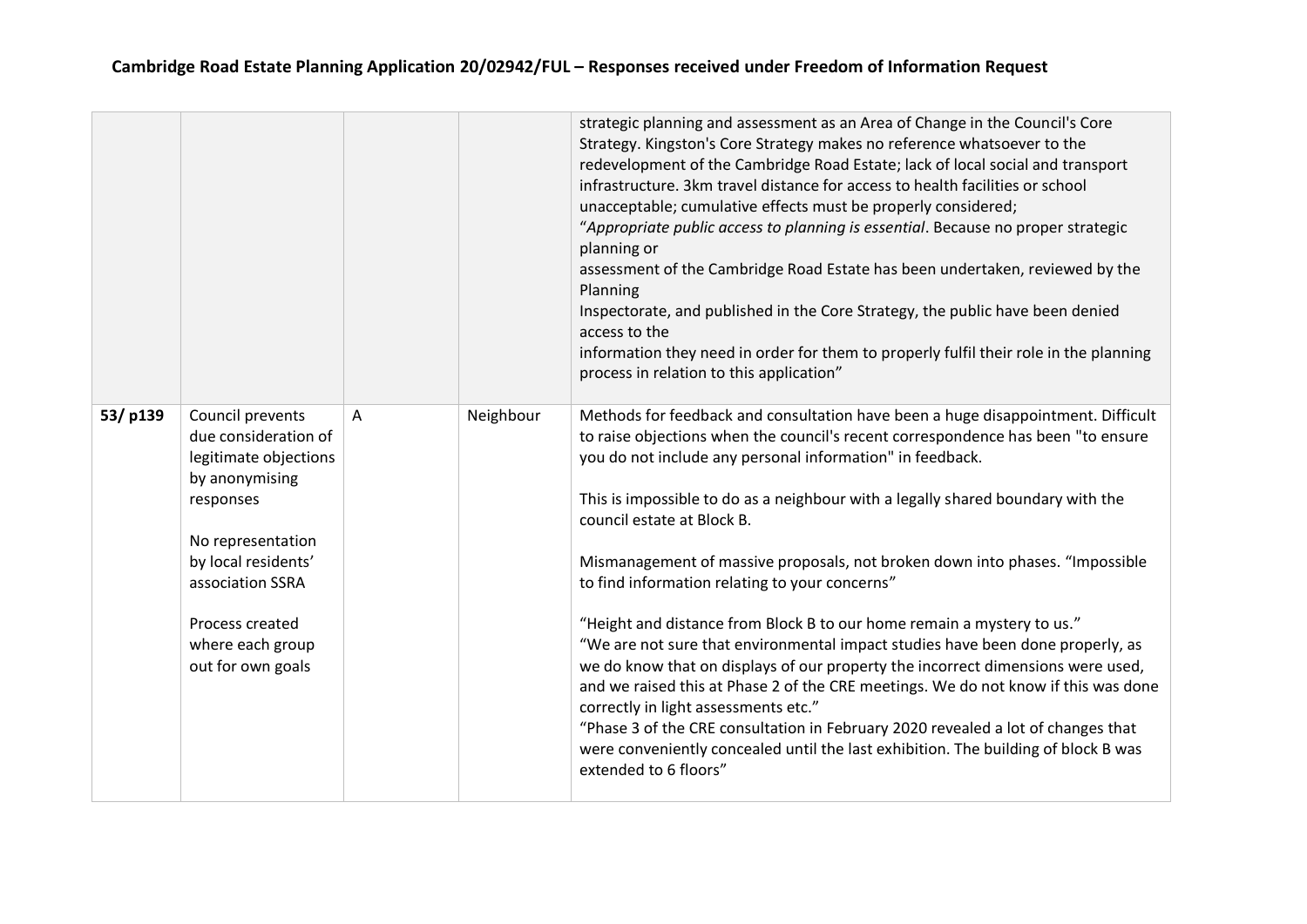|         |                                                                                                |   |           | "Capacity. Roads, Doctors, schools, etc. will be overstretched. "                                                                                                                                                                                                                                                                                                                                                                                                                                                                                                                                                                            |
|---------|------------------------------------------------------------------------------------------------|---|-----------|----------------------------------------------------------------------------------------------------------------------------------------------------------------------------------------------------------------------------------------------------------------------------------------------------------------------------------------------------------------------------------------------------------------------------------------------------------------------------------------------------------------------------------------------------------------------------------------------------------------------------------------------|
|         |                                                                                                |   |           | "The process RBK has created with CRE, Sunflower Streets Residents Association<br>(SSRA), and our councillors has been very disappointing, with each group out for<br>their own goals and determined not to take on our views. We have not felt listened<br>to at all."                                                                                                                                                                                                                                                                                                                                                                      |
|         |                                                                                                |   |           | "SSRA does not represent us. The SSRA did not represent Rowlls Road because they<br>had us vote at a meeting for a road representative and then did not include him in<br>meetings. They have shown no interest in representing our concerns and are<br>opposed to them."<br>Issue with road access to parking at Block B affecting them                                                                                                                                                                                                                                                                                                     |
| 35/p97  | Crossrail 2;                                                                                   | A | Neighbour | Loss of light;                                                                                                                                                                                                                                                                                                                                                                                                                                                                                                                                                                                                                               |
|         | Equalities issue:<br><b>Student VIBE</b><br>building,<br>Heat and energy<br>cumulative effects |   |           | CrossRail 2 - "3.27 - I find it astonishing that reference has been made to Crossrail<br>2, when the plans have been shelved, public transport usage has fallen off a cliff<br>(and is predicted to change drastically post- COVID), and the project likely to never<br>complete"; increased density in one area; outlook;<br>Discounting of effect on students unacceptable: "5.32 - I take issue with the notion<br>that the access of students to sunlight is any less necessary than residential<br>properties - and I find it incredible that this should even be stated in such terms";<br>post-Covid evaluation; architectural style; |
|         |                                                                                                |   |           | Effect on local environment: "cumulative effect of ventilation discharge, the<br>cumulative heat from mechanical heat recovery systems, cumulative heat and<br>energy from population density and urban mass, and the cumulative impact of<br>additional car usage"; ecological studies have not accurately reflected the rich vein<br>of wildlife in the area; Infrastructure particularly with no leisure centre in Kingston<br>Town                                                                                                                                                                                                       |
| 58/p152 | Failure of                                                                                     | Α | Neighbour | Planning consultation time inadequate and many documents submitted close to the                                                                                                                                                                                                                                                                                                                                                                                                                                                                                                                                                              |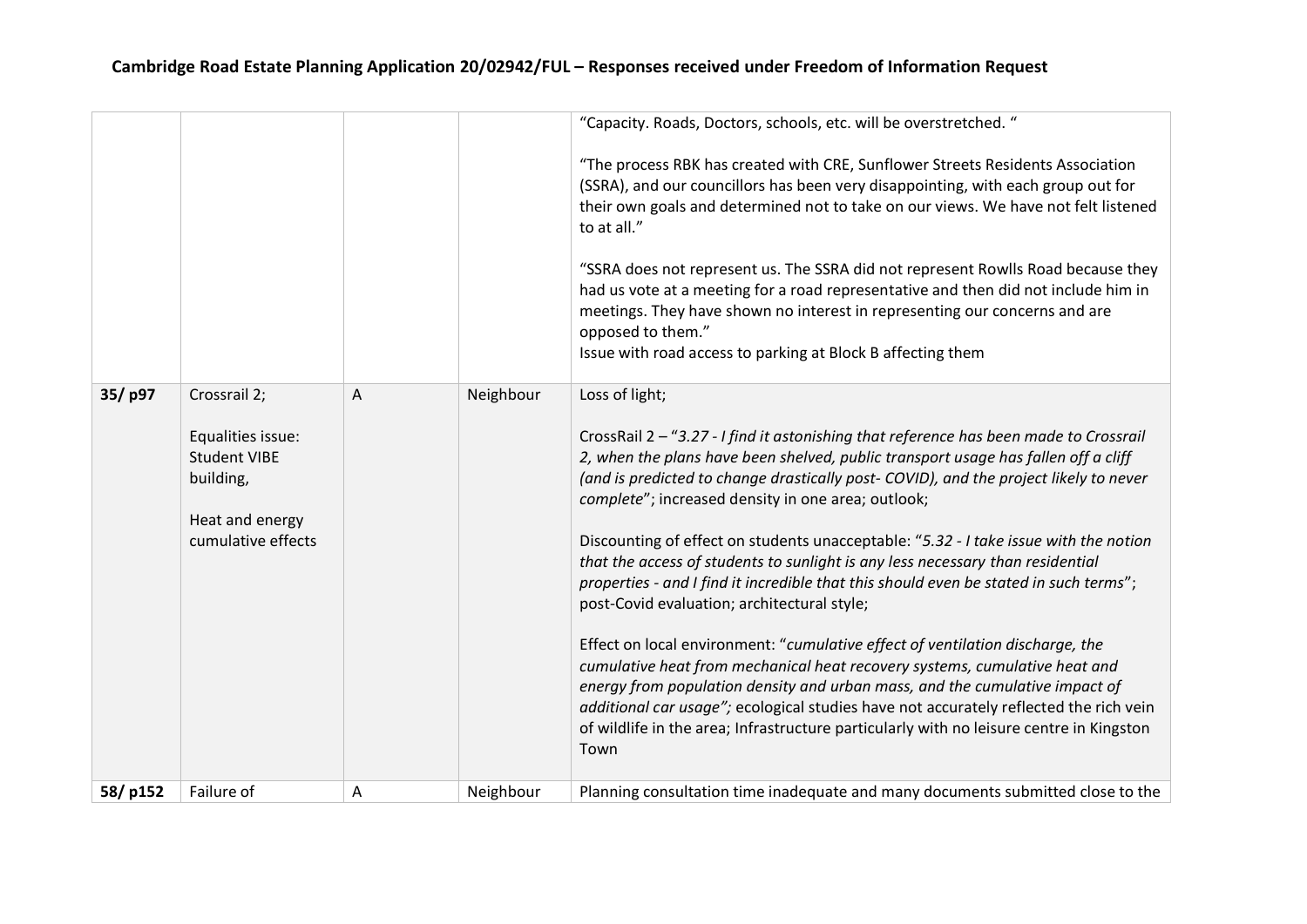| consultation process   | planning deadline of the 21st June. 13 new documents were added in the last 12                  |
|------------------------|-------------------------------------------------------------------------------------------------|
| with new documents     | days before the deadline making it 358 documents for residents to try and read and              |
| added at last minute   | interpret                                                                                       |
|                        | Affordable housing; locks out potential public land for future social                           |
| Affordable housing     |                                                                                                 |
|                        | Housing; Mainly 1&2-beds, when 3-bed family homes needed; Inappropriate and                     |
| Mental health and      | poor value for public money; no cost/benefit analysis of refurbishment vs                       |
| well-being of          | demolition; Over-massed and too high, unacceptable harm to surrounding buildings                |
| students discounted    | and residents;                                                                                  |
|                        |                                                                                                 |
| Out of character and   | Light levels unacceptable for some adjacent properties, eg student VIBE building.               |
| context                |                                                                                                 |
|                        | Disturbed to see justification is because these people are 'just' temporary students,           |
| Density                | as if their well-being over a year is somehow less important. If anything, students             |
| Design not             | are more vulnerable and stressed than the general population.                                   |
| integrated for         |                                                                                                 |
| people or wildlife     | Out of character and unacceptable in context and aspect/views for surrounding                   |
|                        | roads of mainly                                                                                 |
| Net biodiversity gain  |                                                                                                 |
| and urban greening     | Proposed Density ( $\approx$ 250 dph) is too high at upper limit of the urban density range for |
| factor fudged          | a PTAL of 4-6, yet the planning application admits that "the majority of the site has           |
|                        | a PTAL of 1a and 1b" has a poor PTAL (very poor)."                                              |
| Equalities impact of   |                                                                                                 |
| increased density on   | Proposed density is for an inner city Opportunity Area, neither of which apply to the           |
| social housing site in | Cambridge Road estate. Kingston is a town, not a city; Opportunity Areas in                     |
| area NOT agreed as     | Kingston are yet to be formally designated.                                                     |
| "opportunity area"     |                                                                                                 |
|                        | Design is not integrated for people or wildlife: Creation of physically separated               |
|                        | green space, including segregated private green spaces, and the addition of far                 |
|                        | more hard surfacing in the planned 'green spaces', breaks up green connectivity                 |
|                        | and access for both people and wildlife.                                                        |
|                        |                                                                                                 |
|                        | Natural realm - loss of trees, Natural realm evidence base is very incomplete;                  |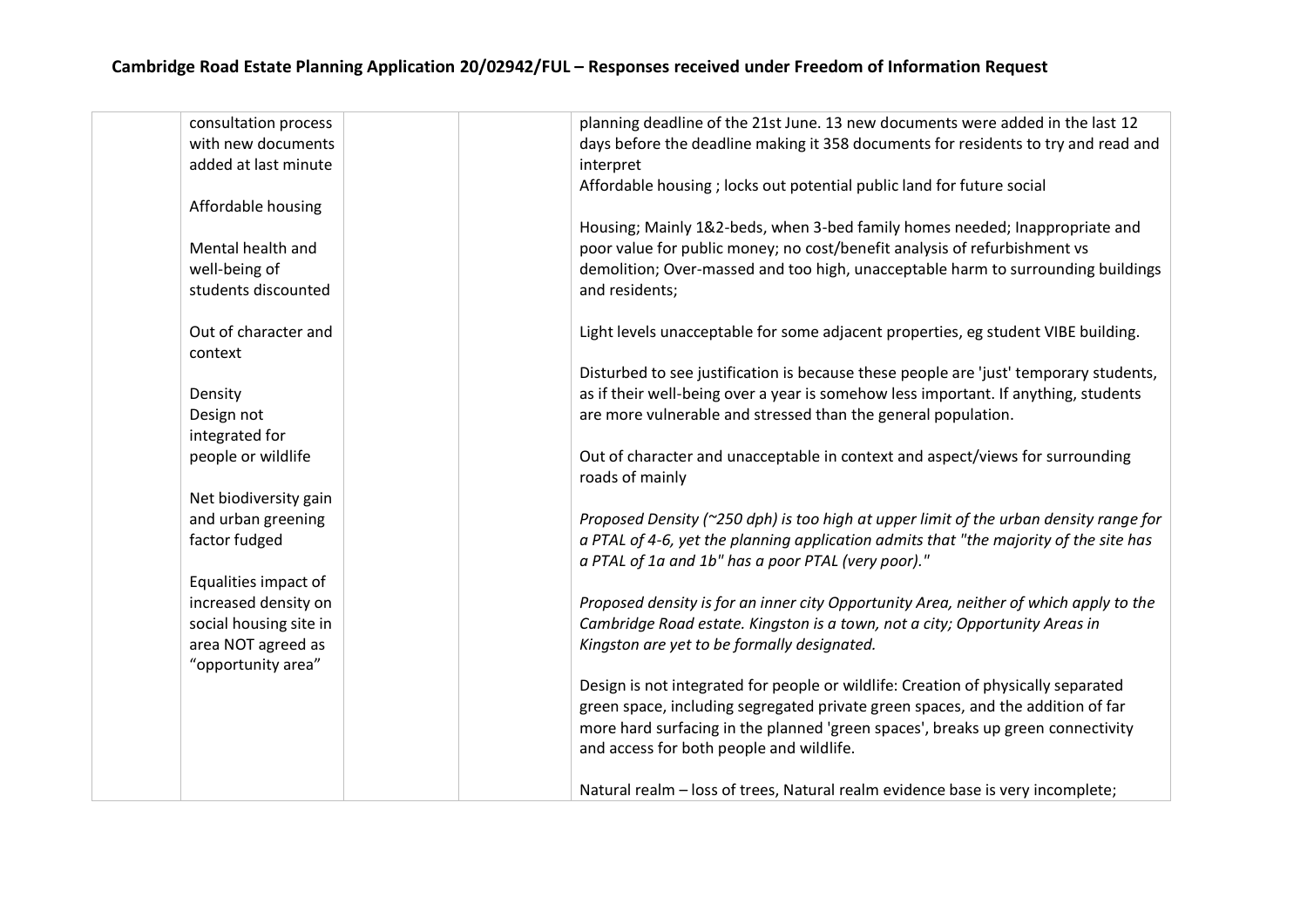|          |                                                                                                             |   |                                             | wildlife will be squeezed out, net biodiversity gain and urban greening factor<br>fudged                                                                                                                                                                                                                                                                                                                                                                                                                                                      |
|----------|-------------------------------------------------------------------------------------------------------------|---|---------------------------------------------|-----------------------------------------------------------------------------------------------------------------------------------------------------------------------------------------------------------------------------------------------------------------------------------------------------------------------------------------------------------------------------------------------------------------------------------------------------------------------------------------------------------------------------------------------|
| $7/$ p10 | Equalities<br>implications of lack<br>of social<br>infrastructure                                           | A | Neighbour                                   | Height and scale will dwarf and dominate surrounding streets; change character of<br>area; light and privacy; significant impact over 10-15 year construction period; not<br>sustainable - healthcare, schooling, transport; parent of two young children; size of<br>buildings makes design features irrelevant; pressure on parking                                                                                                                                                                                                         |
| 56/p147  | Impossible to read<br>and process<br>information in time<br>given<br>No attention to<br>residents' concerns | A | Neighbour                                   | Same as SSRA above with following added:<br>"How are local residents supposed to have time to read and process such vast<br>amount of material, it is impossible for us to have time to look into these. We ask<br>that proper consultation on this development including the latest suite of<br>documents is conducted."<br>"We strongly believe a development which is benign to the adjacent streets would<br>be welcome and it is disappointing that despite repeated conversations and letters<br>this has had no attention whatsoever." |
| 27/p59   | Lack of consultation                                                                                        | A | Neighbour                                   | Live neighbouring small Victorian cottages; height and scale concern; light and<br>privacy; skyline, "Manhattan"; pandemic, density and illness; inadequacy of train<br>provision before additional population; need for proper consultation "I am shocked<br>that there has never been a meeting between us local residents and the<br>developers, we will be so impacted on by these developments"                                                                                                                                          |
| 8/p12    | green space and<br>nature, mental and<br>physical health                                                    | Α | Neighbour                                   | Loss of light and privacy increased height Building B; Noise, dust and pollution<br>construction works; traffic and parking issues - insufficient parking provision; loss<br>of green space - habitats and trees and impact of loss on mental and physical<br>health                                                                                                                                                                                                                                                                          |
| 73/p267  | Loss of light                                                                                               | A | Neighbour<br>Council<br>counts as<br>Public | Loss of light this road and Cambridge Grove Road. The planners justify this by<br>quoting NSL practice that this is acceptable in an area of proposed regeneration<br>and increased density.<br>We do have a 'right to light' and this is our legal right. Although, page 187 of the<br>document denies our rights. This can not be lawful. Housing development at the                                                                                                                                                                        |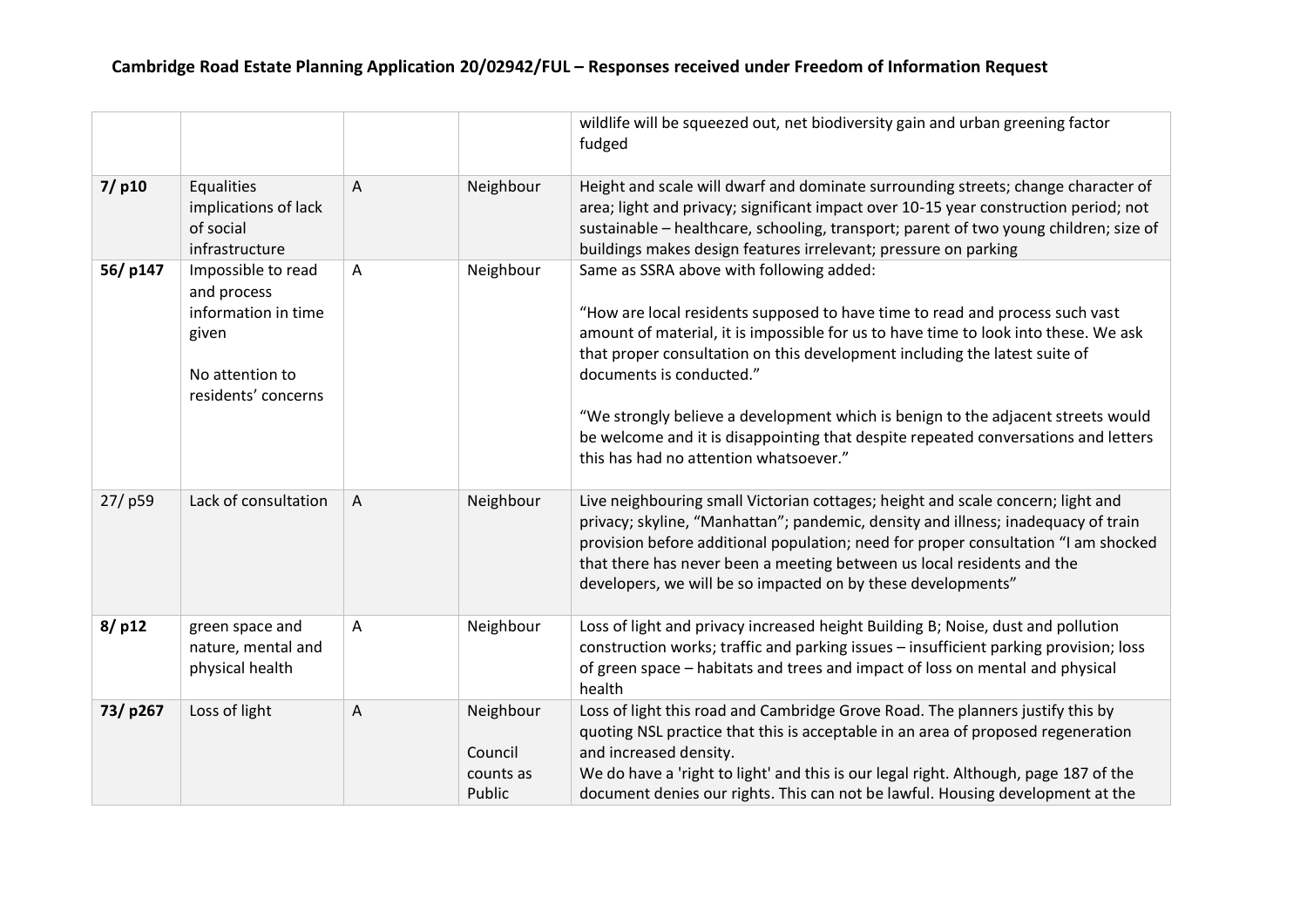|        |                                                                                                       |   |           | Former Fine Foods site (Bonner Hill Road / Cambridge Grove Road) is not shown on<br>the Daylight and Sunlight Summary Survey drawings.<br>This 3-storey housing development seriously affects 2-12 Vincent Road and all the<br>properties on Cambridge Grove Road with lose of light. But it is not included in your<br>plans.<br>This is a grave oversight and should be included on the CRE plans and the Daylight<br>and Sunlight Survey, as it will produce strikingly different results<br>More social housing stock and integrate with Victorian housing in Vincent Road and<br>Cambridge Grove Road                                                                                                                                                                                                                                                                                                                                                                                                                                                                                                                                                                                                                                                                                                                                                                                |
|--------|-------------------------------------------------------------------------------------------------------|---|-----------|-------------------------------------------------------------------------------------------------------------------------------------------------------------------------------------------------------------------------------------------------------------------------------------------------------------------------------------------------------------------------------------------------------------------------------------------------------------------------------------------------------------------------------------------------------------------------------------------------------------------------------------------------------------------------------------------------------------------------------------------------------------------------------------------------------------------------------------------------------------------------------------------------------------------------------------------------------------------------------------------------------------------------------------------------------------------------------------------------------------------------------------------------------------------------------------------------------------------------------------------------------------------------------------------------------------------------------------------------------------------------------------------|
| 76/273 | Loss of light/<br>Incomplete analysis                                                                 | A | Neighbour | Appendix 9.4 of the overshadowing results seems to be missing some sections. The<br>'Transient Overshadowing Assessment' on pages 6-23 provides data for 21st March,<br>21st June and 21st December. Of these, the impact on many surrounding<br>properties is greatest on 21st of June. Yet the 'Overshadowing Assessment' on the<br>proceeding pages 24-37 only covers the 21 <sup>st</sup> March date. This assessment is<br>incomplete and should cover both the 21st June and 21 <sup>st</sup> December dates.                                                                                                                                                                                                                                                                                                                                                                                                                                                                                                                                                                                                                                                                                                                                                                                                                                                                       |
| 31/p73 | Nature, including<br>loss of trees<br>Effect on health and<br>well being<br>Misleading<br>information | Α | Neighbour | Availability of local spaces to walk in and of nature close to your doorstep<br>contribute very heavily to community wellbeing. CRE regeneration will create<br>inaccessible, gated, dead spaces with token ornamental shrubs that will contribute<br>very little to promoting nature and biodiversity in local area; Regularly bats foraging<br>in many trees on the estate, not be possible with the species and size of trees on<br>new estate. Gated areas within neighbourhoods do not promote a sense of<br>togetherness in the community - segregation. Loss of healthy green spaces with<br>birds and animals that need trees and hedges to live in, and to find food and raise<br>their young in. The loss of mature trees on the estate and from its gardens has not<br>been appropriately offset in the plans. Many of the trees - maples, sycamores,<br>chestnuts, birch, beech, limes and many other species - are at least 50 years old and<br>as well as valuable habitat for our urban wildlife, they also provide priceless<br>ecosystem services (including air pollution cleaning, traffic noise reduction, oxygen<br>producing, cooling and flood protection services) to the estate and neighbouring<br>areas that have not been sufficiently accounted for in the new plans. Loss of<br>mature tree; told no requirement for extra amenity services to be provided; |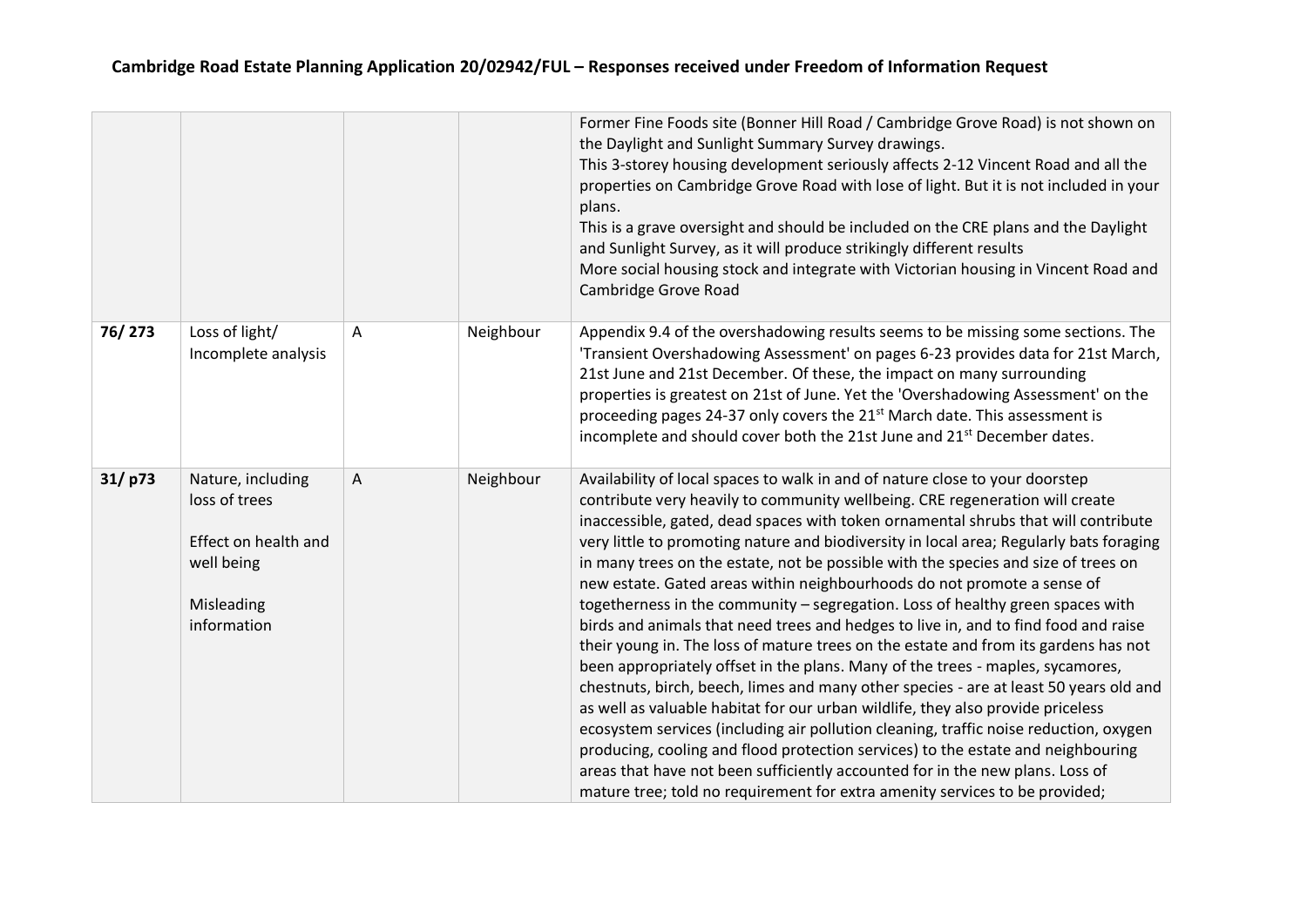|             |                                         |   |           | Planning of this development does not in any way cater for thousands more<br>residents that it will bring in. The size of the "community centre" a token gesture<br>compared to what would be needed for this size of increased population. Loss of<br>light and traffic volumes;<br>Misleading information - open days at Piper Hall exhibited display boards that<br>misleadingly called these 8 or 9 (or higher) tower blocks "townhouses" and<br>"maisonettes", which most people would assume to be Victorian style buildings of 3<br>or 4 storeys                                                                                                                                                                                                                                                                                                                                                                                   |
|-------------|-----------------------------------------|---|-----------|-------------------------------------------------------------------------------------------------------------------------------------------------------------------------------------------------------------------------------------------------------------------------------------------------------------------------------------------------------------------------------------------------------------------------------------------------------------------------------------------------------------------------------------------------------------------------------------------------------------------------------------------------------------------------------------------------------------------------------------------------------------------------------------------------------------------------------------------------------------------------------------------------------------------------------------------|
| 52/p137     | Negative impact on<br>our home          | Α | Neighbour | Significant negative impact on our home and other residents in road.<br>Parking spaces up from 5 to 14. Currently there are c.12 spaces along our boundary<br>for reference and these vehicles generate harmful levels of pollution (both PM2.5<br>and PM10) within the living areas of our home.<br>There should be separation between our shared boundary (located 90cm from our<br>house) and any parking, parking spaces should be fairly distributed around Tadlow<br>and Rowlls Road should not bear all the traffic burden to and from the block                                                                                                                                                                                                                                                                                                                                                                                   |
| 57/p149     | <b>NOT FAIR</b><br>consultation process | A | Neighbour | Letters regarding the re-consultation were sent to local residents on 13 and 20 May<br>2021 but did not have the forewarning letter that CRE residents were treated to. it<br>remains unclear why this reconsultation is required, or what the changes to the<br>plans may be. 21 documents added since we were first referred to the online<br>application - impossible for residents to have sufficient time to review the<br>documents and give them the consideration they need in order to form a view on<br>the proposed changes. Issues with height/ daylight/ sunlight. "The documents<br>which were uploaded to the planning application less than two weeks before the<br>feedback deadline, and four weeks after we were advised that further information /<br>amendments had been received by the council with respect to the planning<br>application, highlighted that two of our rooms will be affected by the development" |
| 55/<br>p145 | Poor practice                           | Α | Neighbour | Same as SSRA above with following added: "It is very poor practice and to me<br>signals a lack of proper engagement with local residents. Badly done."                                                                                                                                                                                                                                                                                                                                                                                                                                                                                                                                                                                                                                                                                                                                                                                    |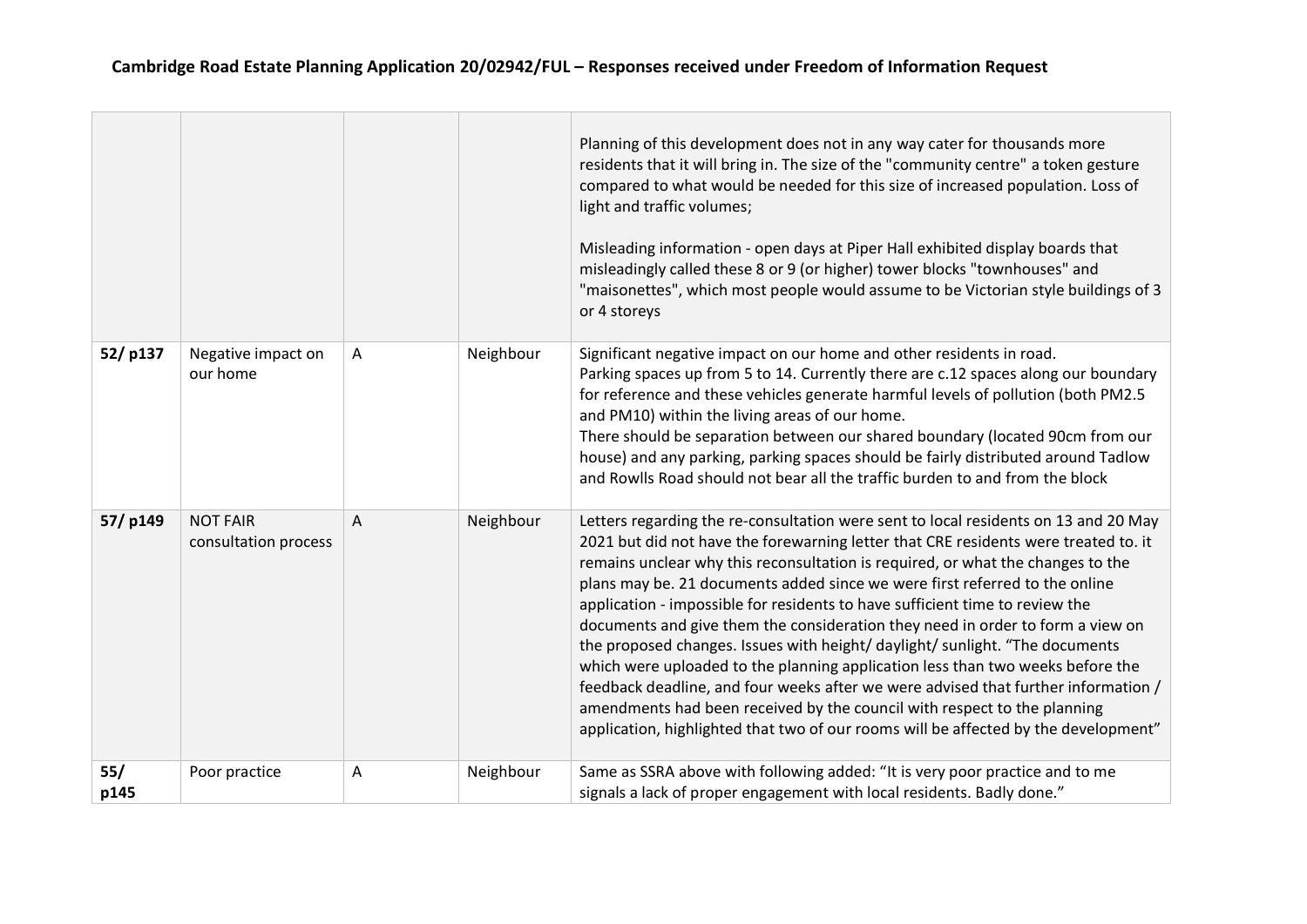|         | Lack of proper                                                                           |   |                                             |                                                                                                                                                                                                                                                                                                                                                                                                                                                                                                                                                                                                                                                                                                                                          |
|---------|------------------------------------------------------------------------------------------|---|---------------------------------------------|------------------------------------------------------------------------------------------------------------------------------------------------------------------------------------------------------------------------------------------------------------------------------------------------------------------------------------------------------------------------------------------------------------------------------------------------------------------------------------------------------------------------------------------------------------------------------------------------------------------------------------------------------------------------------------------------------------------------------------------|
|         | engagement                                                                               |   |                                             |                                                                                                                                                                                                                                                                                                                                                                                                                                                                                                                                                                                                                                                                                                                                          |
| 62/p194 | Significant effect on                                                                    | A | Neighbour                                   | Significant loss of light at more than 40%; impossible to do video calls without light                                                                                                                                                                                                                                                                                                                                                                                                                                                                                                                                                                                                                                                   |
|         | quality of life                                                                          |   |                                             | which required with home working.                                                                                                                                                                                                                                                                                                                                                                                                                                                                                                                                                                                                                                                                                                        |
| 33/p91  | Size of development<br>Lack of health<br>facilities, leisure<br>centres and<br>nurseries | A | Neighbour<br>Parent of<br>young<br>children | Size, mass and height of buildings B and E; Parking and access; Playspace danger<br>and pollution; nature and trees; local schools and amenities - "As a local resident, I<br>frequently cannot get a GP appointment, even for my children. When the Kingfisher<br>leisure centre operated, it was a common experience for families to be turned away<br>or given a one hour waiting time, because the swimming pool was too full. This is<br>not ideal when trying to introduce children to sport and exercise." "The two closest<br>private nurseries frequently run a long waiting list"; type of housing "This<br>redevelopment seems to solely focus on smaller homes with no provision of large<br>flats or self-contained houses" |
| 45/p121 | Very dangerous<br>indeed                                                                 | A | Neighbour<br>With 5 year<br>old child       | Traffic, parking, safety, noise, dust, pollution, overlooking, loss of trees<br>"Children play in the surrounding streets and walk to school<br>every day so large trucks driving to the site would cause safety issues and very<br>dangerous indeed"                                                                                                                                                                                                                                                                                                                                                                                                                                                                                    |
| 15/p36  |                                                                                          | A | Public                                      | Lack of consideration for biodiversity gain/preservation; assertions re bats/birds<br>not consistent with established measurements; 60+ tree felled; important and<br>easily-spotted plant species missed; survey ignores well-established metrics for<br>birds and bats                                                                                                                                                                                                                                                                                                                                                                                                                                                                 |
| 16/p38  |                                                                                          | A | Public                                      | Scale; increased population; noise, dust, fumes ; impact on surrounding area;<br>ecology. parking                                                                                                                                                                                                                                                                                                                                                                                                                                                                                                                                                                                                                                        |
| 17/p40  | False pretences<br>Equalities<br>implications?                                           | Α | <b>Public</b><br><b>CRE</b><br>resident?    | The Regeneration was sold to residents on false pretences, through a landlord offer<br>that made, promises incompatible with Council policy; The planning consultation<br>was conducted over the Christmas period and during an international pandemic,<br>when many people were distracted; suggestions made by participants of the<br>Residents' Steering group were frequently ignored. Residents who have directly<br>requested information have frequently received incomplete or late replies; The ptal<br>score for the development site is on average 0-1; many residents will have to rely                                                                                                                                      |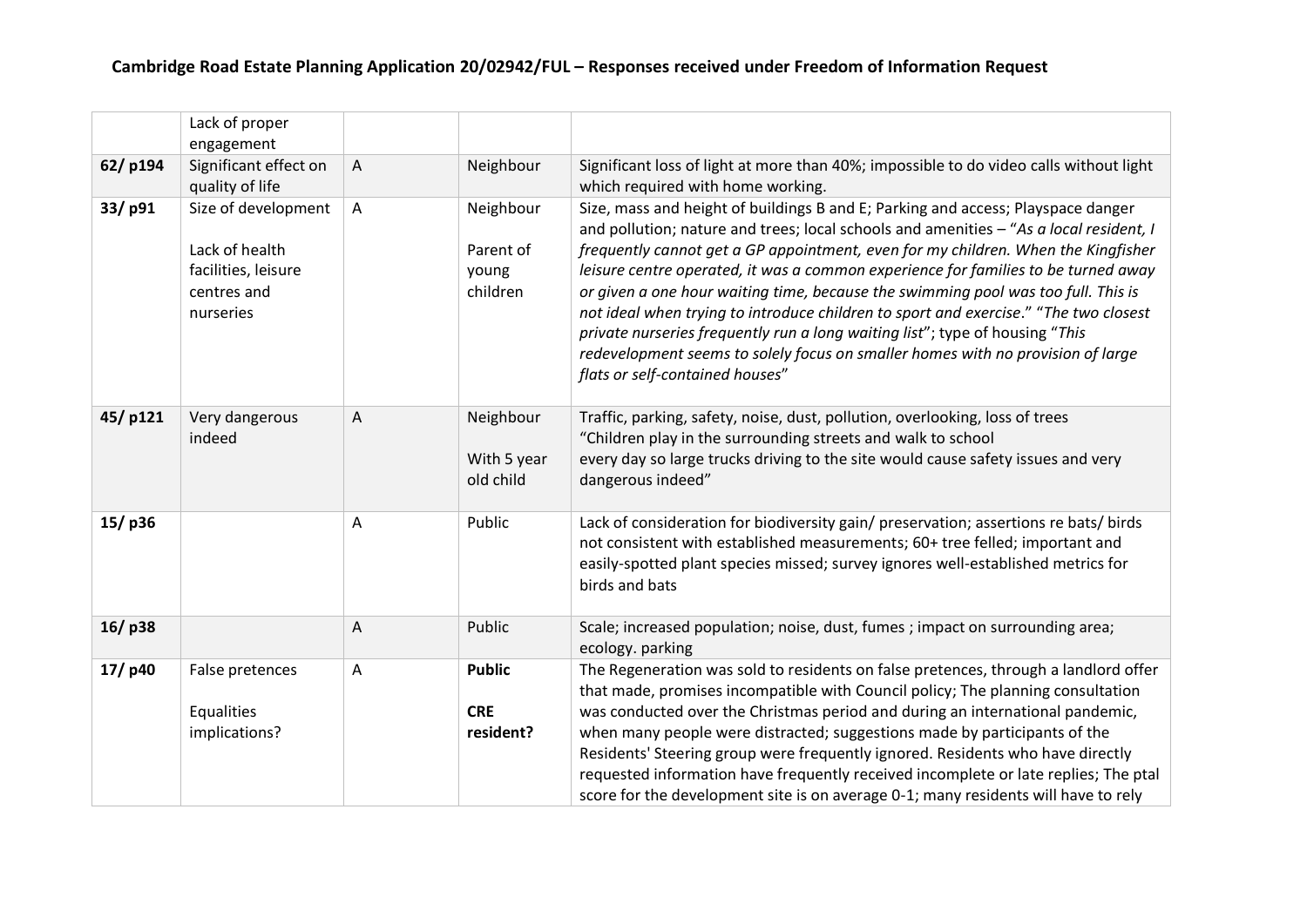|         |                |        | on car usage, which is being discouraged to a large extent in the development, with<br>percentage of parking spaces per unit reduced; The damage to ecosystems<br>supported by trees will be extensive; effect on bats; reduction of green space; loss<br>of light; overlooking; safety - fire and from pandemic effects; social cleansing<br>exercise with "paltry" 210 extra London affordable rent homes; high cost of<br>demolition incompatible with council's profit motive; fumes, noise |
|---------|----------------|--------|-------------------------------------------------------------------------------------------------------------------------------------------------------------------------------------------------------------------------------------------------------------------------------------------------------------------------------------------------------------------------------------------------------------------------------------------------------------------------------------------------|
| 19/p43  | A              | Public | Construction traffic is inadequately considered; HGV movements of 6-12 an hour is<br>a guess. Principal site access on Hawk's Road "ludicrous"; need for junction to be<br>reconfigured; walk/cycle routes to Kingston Town and Norbiton Station should be<br>incorporated to alleviate effects of population growth                                                                                                                                                                            |
| 20/p47  | Α              | Public | Too may new flats along Kington road already. Not enough support services and<br>road infrastructure to support this new proposal. Also no, after how much social<br>housing or affordable housing these type of developments price locals out of the<br>market                                                                                                                                                                                                                                 |
| 22/p50  | A              | Public | I fully support improvement to the estate. Concerns: increased flows of traffic and<br>air pollution on neighbouring roads that are currently quiet residential streets<br>(Bonner Hill). Height of some of the properties near to Piper Hall and the negative<br>effect this will have on light and feel of surrounding area.                                                                                                                                                                  |
| 26/p57  | A              | Public | Concerns re. pandemic. Construction plans and density need to be re-evaluated.<br>Construction contributes to 40% of the planets greenhouse gases.<br>Why do we need more retail space? Half of Kingston is already empty with no<br>shops. Corruption at its best. Social cleansing under the guise of improving an area -<br>well it won't improve it. It's grossly over density                                                                                                              |
| 28/p61  | $\overline{A}$ | Public | Parking, privacy, height; "Primarely the height of the buildings combined with<br>density is unacceptable. Approving it in its current state would become a 21st<br>century Alton Estate legacy"                                                                                                                                                                                                                                                                                                |
| 72/p265 | A              | Public | Excessive height or bulk of buildings, Inappropriate design/layout, Loss of<br>light/Sunlight                                                                                                                                                                                                                                                                                                                                                                                                   |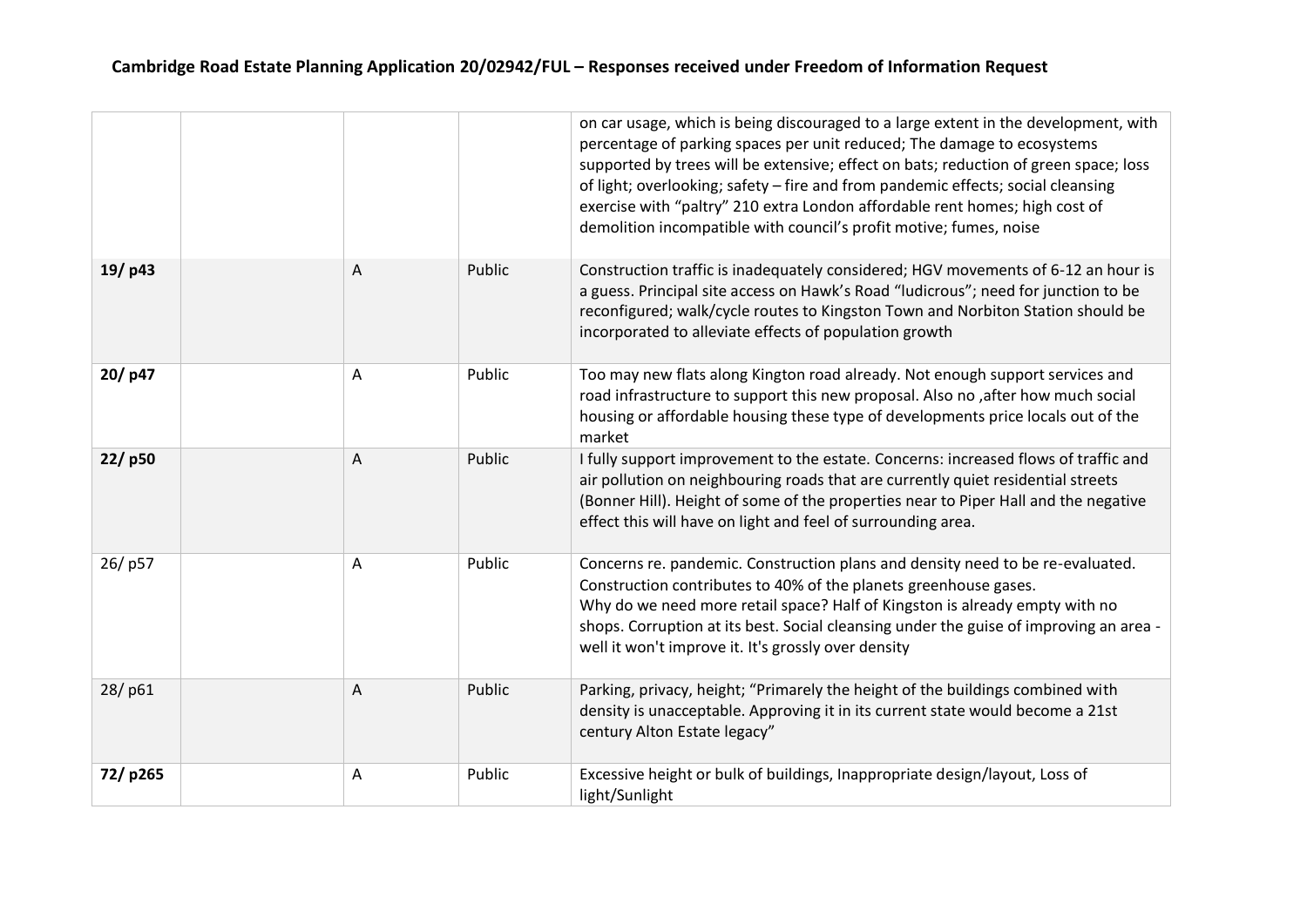|                     |                                                                                            |   |                                                                                   | This will deprive residents from enjoying fresh air and sunlight in green spaces.<br>Height of buildings means that many dwellings will be overshadowed, depriving<br>residents from bright living spaces in the daytime.<br>There seems little incentive offered to residents to leave their homes to mingle in<br>social community, thereby aggravating isolation and ghettoization                                                                                                                                                                                                                                   |
|---------------------|--------------------------------------------------------------------------------------------|---|-----------------------------------------------------------------------------------|-------------------------------------------------------------------------------------------------------------------------------------------------------------------------------------------------------------------------------------------------------------------------------------------------------------------------------------------------------------------------------------------------------------------------------------------------------------------------------------------------------------------------------------------------------------------------------------------------------------------------|
| 78/p276<br>$-319$   |                                                                                            | A | Public                                                                            | A. BREEAM targeted rating of excellent is not substantiated and cannot be met.<br>Evidence shows score should be reduced at least to 56.44% from assumed rating of<br>72.50%<br>B. London Plan Policies - possible breaches<br>C. Other possible policy and legislative breaches<br>Pictures of harm to ancient trees and recreational pressure in Richmond Park SAC<br>and evidence of harm to ancient tree habitat and stag beetle and their larvae from<br>recreational pressure                                                                                                                                     |
| 84/p329             | Playspace                                                                                  | A | Public                                                                            | Objections on fire safety, outdoor space, playspace, overheating risk                                                                                                                                                                                                                                                                                                                                                                                                                                                                                                                                                   |
| 59/p159<br>$-$ p189 | 12 June 2021<br>Detailed objections<br>including equalities<br>issues<br>See also 65/ p200 | A | Public<br>P. 159-173<br>with Temple<br>comment<br>P 174-189<br>(with<br>diagrams) | Detailed submission with policy breaches<br>Barton Willmore has refused to respond to question "why" in the Temple Report on<br>Wind Microclimate: Temple asked "Please can you explain WHY the conditions<br>referred to below "appear to be calmer than would be expected for the scheme"?<br>This has NOT been addressed in any way by Barton Willmore.<br>Other reasons for objection:<br>1. Reserved Matters that can be CHANGED at a later date:<br>i. layout and scale,<br>ii. over-heating,<br>iii. possibility closed public highways may NOT be re-opened, nor new highways<br>provided through<br>the estate |
|                     |                                                                                            |   |                                                                                   | 2. Assumptions about travel movements and vehicle-generated pollution from the                                                                                                                                                                                                                                                                                                                                                                                                                                                                                                                                          |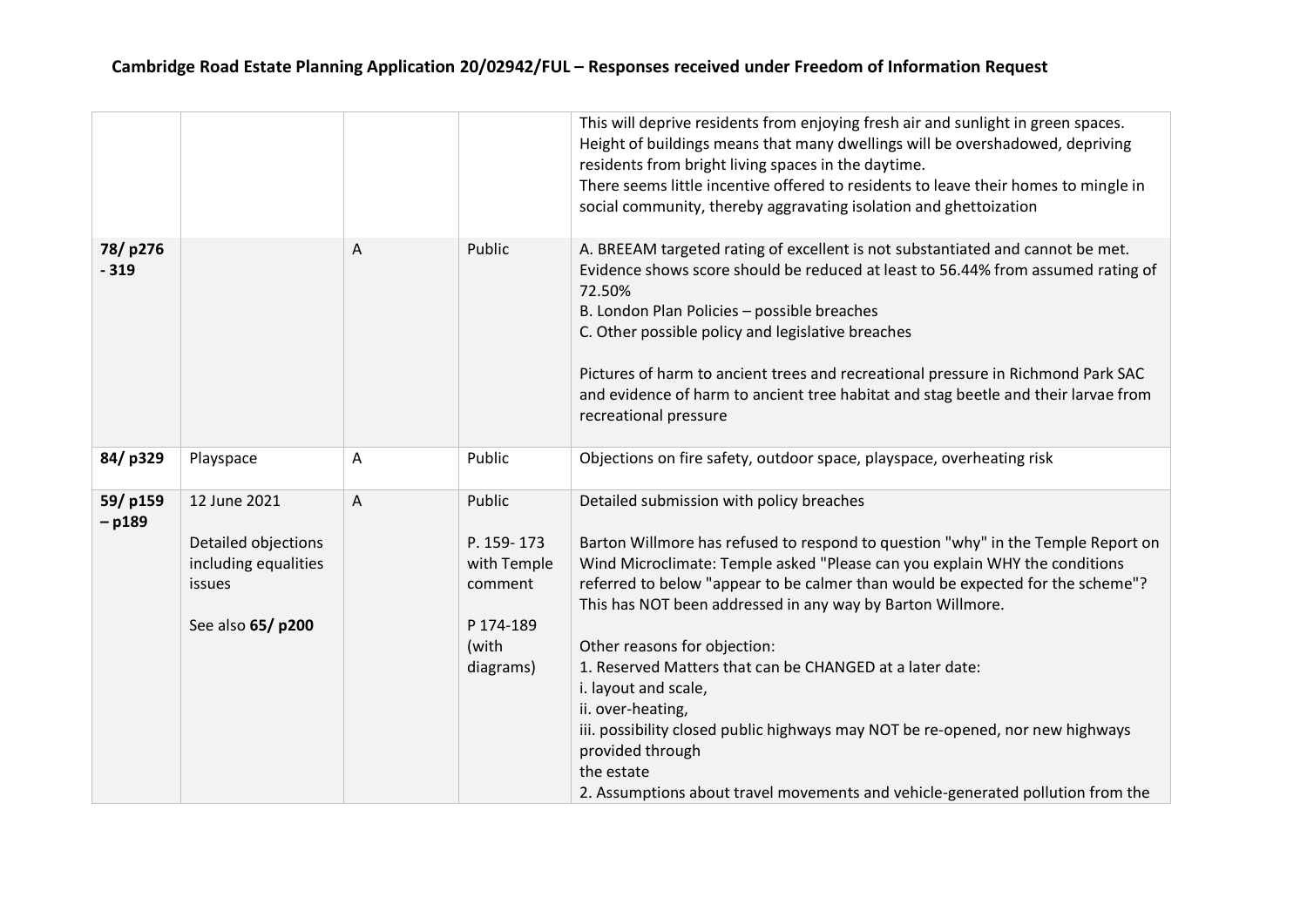|         |                              |   |        | Operational phase of the Estate are not sound and can not be relied upon<br>3. Public Transport Accessibility Levels are low and assumptions not justified<br>4. Loss of sun and daylight from development - well-being and suicide<br>5. Noise (and overheating)<br>6. Overheating (and noise) - Major Adverse effect on well-being and health<br>predicted<br>7. Over-reliance on fast food outlets<br>8. Lack of Access to Open Space and Area of Deficiency<br>9. Energy Centre<br>10. Pollution and Dust during Construction<br>11. HGV vehicle movements MUST be reviewed and screened IN to the<br>Environmental<br>Assessment<br>12. The Applicant must ensure that all suppliers are members of the TfL Freight<br>Operator<br>Recognition Scheme ("FORS")<br>13. GP surgeries and dentists - health, well-being and spreading of disease, and<br>equalities issues<br>14. Nursery and early years provision - equalities and health issue<br>15. Equalities Impact Assessment not fit for purpose<br>16. Health Impact Assessment absent; no assessment of how people from all new<br>developments coming forward can reasonably have access to Richmond Park for<br>recreational use whilst not harming its protected habitats<br>17. Financial Viability Appraisal-gentrification by the back door?<br>18. Opportunity Area - Major misrepresentation<br>19. Density |
|---------|------------------------------|---|--------|----------------------------------------------------------------------------------------------------------------------------------------------------------------------------------------------------------------------------------------------------------------------------------------------------------------------------------------------------------------------------------------------------------------------------------------------------------------------------------------------------------------------------------------------------------------------------------------------------------------------------------------------------------------------------------------------------------------------------------------------------------------------------------------------------------------------------------------------------------------------------------------------------------------------------------------------------------------------------------------------------------------------------------------------------------------------------------------------------------------------------------------------------------------------------------------------------------------------------------------------------------------------------------------------------------------------------------------------------------------------------------|
| 67/223  | A developer's "wet<br>dream" | Α | Public | "This is staggeringly bad, Ill thought though and horrible plan. It does not look after<br>the current householders, their children and it is being built for profit. That our                                                                                                                                                                                                                                                                                                                                                                                                                                                                                                                                                                                                                                                                                                                                                                                                                                                                                                                                                                                                                                                                                                                                                                                                   |
|         |                              |   |        | 'Royal' Borough is pushing to do this to our least able residents is beyond shameful.<br>We need green spaces, HOMES. And this in every way is just a developer's wet<br>dream. Shame on anyone who votes for it."                                                                                                                                                                                                                                                                                                                                                                                                                                                                                                                                                                                                                                                                                                                                                                                                                                                                                                                                                                                                                                                                                                                                                               |
| 41/P112 | Equalities impact            | A | Public | % affordable housing against policy; locks out potential public land for future social                                                                                                                                                                                                                                                                                                                                                                                                                                                                                                                                                                                                                                                                                                                                                                                                                                                                                                                                                                                                                                                                                                                                                                                                                                                                                           |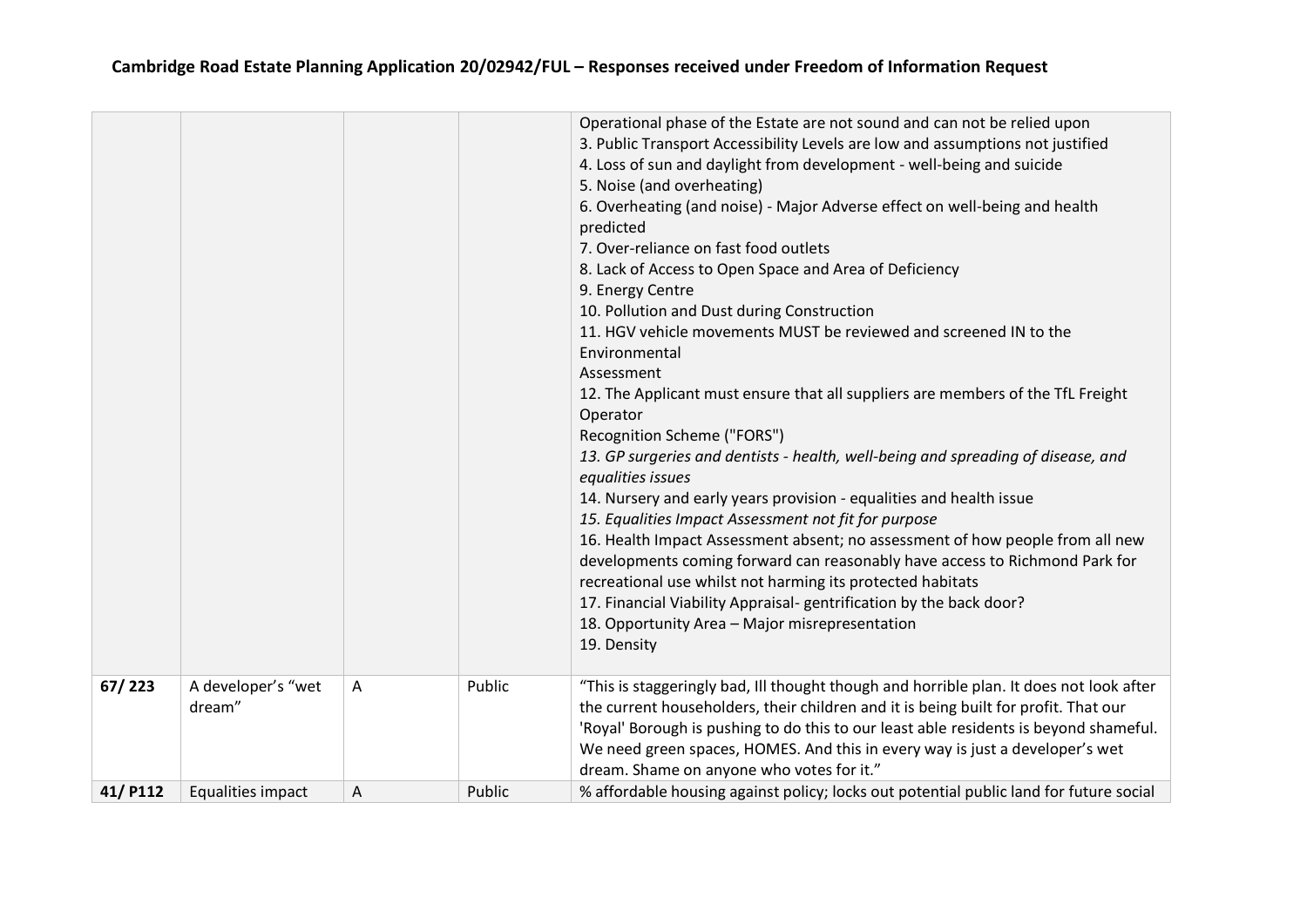|      | assessment "very<br>poor"              |   |        | Housing; mainly 1 and 2 bed, family homes needed; potential public land for future<br>social                                                                    |
|------|----------------------------------------|---|--------|-----------------------------------------------------------------------------------------------------------------------------------------------------------------|
|      | Affordable housing;                    |   |        | Housing; no cost/benefit analysis of refurbishment vs demolition; Over-massed and                                                                               |
|      | Sale of public land                    |   |        | too high; Out of character and unacceptable in context; density; design; carbon                                                                                 |
|      | Wrong kind of                          |   |        | planning policies; 100 trees felled; demolition environmental effects; biodiversity                                                                             |
|      | housing                                |   |        | loss; Loss of biodiversity and tree cover in GARDENS not considered in calculations                                                                             |
|      | No comparison of                       |   |        | - "no mitigation for their Loss"; green corridors, wildlife and plants, 1km of                                                                                  |
|      | alternative of refurb                  |   |        | footpaths - all lost; natural realm evidence base incomplete; bat survey should be                                                                              |
|      | Out of character                       |   |        | disallowed as too cold for bats to feed. Met Office temperature data for the April                                                                              |
|      | Flawed biodiversity                    |   |        | recording period gives night time temperatures of 5 and 6 degrees Centigrade. This                                                                              |
|      | assessment:                            |   |        | is not allowed according to professional guidelines; CRE is Area of Deficiency for                                                                              |
|      |                                        |   |        | open space; conclusions of Environmental Statement are not evidenced;                                                                                           |
|      | Loss of trees and                      |   |        |                                                                                                                                                                 |
|      | biodiversity                           |   |        | Richmond Council 2018 Local Plan acknowledges residential development likely to                                                                                 |
|      | Gardens not                            |   |        | "exacerbate pressure" on Richmond Park SAC; mitigation for biodiversity loss                                                                                    |
|      | considered                             |   |        | inadequate and Biodiversity Net Gain calculations do not take in to account full                                                                                |
|      |                                        |   |        | range of species on the estate; adds in a few more plants than included in survey;                                                                              |
|      | <b>Effect on Richmond</b>              |   |        | no long term monitoring to take place; will hasten decline of Hogsmill chalk stream                                                                             |
|      | Park SAC                               |   |        | and its valley                                                                                                                                                  |
|      |                                        |   |        |                                                                                                                                                                 |
|      | Very poor Equalities                   |   |        | Equalities Impact Assessment very poor; claims no negative impacts despite                                                                                      |
|      | <b>Impact Assessment</b>               |   |        | extensive research to the contrary; no screening for a Health Impact Assessment                                                                                 |
|      |                                        |   |        | despite fact that many residents on estate with disabilities or bad health                                                                                      |
|      |                                        |   | Public |                                                                                                                                                                 |
| 6/p8 | Affordable housing;<br>radburn lines - | Α |        | Only 33.5% affordable housing breaches policy guidelines and Mayor's and<br>Council's policies. 1 km of "Radburn Lines" to separate people from traffic will be |
|      | footpaths and                          |   |        | lost as alleys replaced by roads. Privatised gate estate model leads to exclusivity                                                                             |
|      | nature; impact on                      |   |        | and disconnectedness. Open space assessment flawed, loss of 100 trees                                                                                           |
|      | <b>SSSIs and SACs</b>                  |   |        | environmental vandalism. Planned areas of housing in SEA of Core Strategy actively                                                                              |
|      |                                        |   |        | avoided increasing number of housing units close to Richmond Park SSSI SAC,                                                                                     |
|      |                                        |   |        | Wimbledon Common SSSI SAC and Wisley and Ockham Commons SSSI SAC on basis                                                                                       |
|      |                                        |   |        | of not increasing footfall near to protected areas                                                                                                              |
|      |                                        |   |        |                                                                                                                                                                 |
|      |                                        |   |        |                                                                                                                                                                 |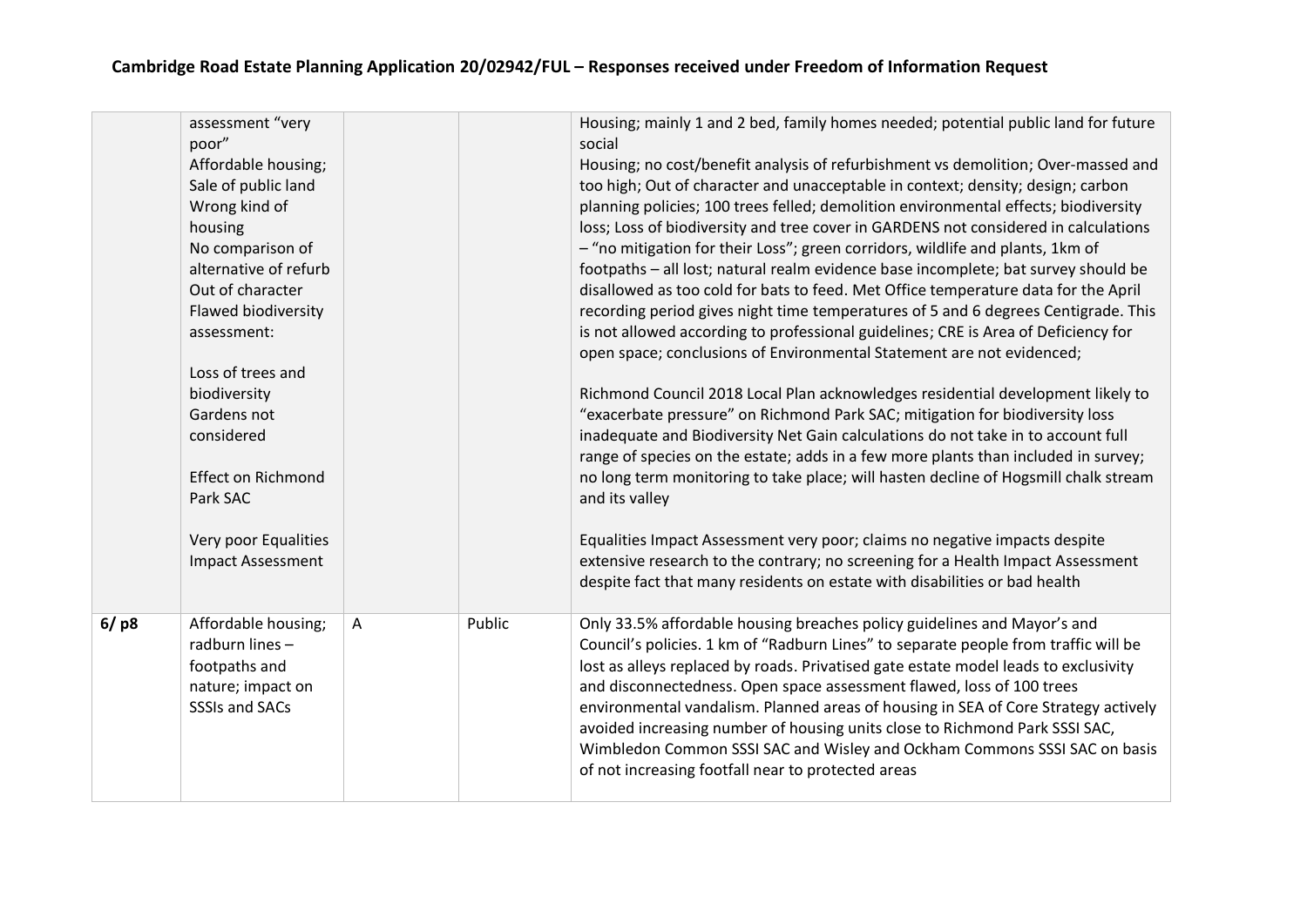| 37/p102 | <b>Ballot process needs</b><br>investigation<br>Parking<br><b>Trees</b><br>Density<br><b>Noise</b>                                                                       | $\overline{A}$ | Public | "The way in which the regeneration project was "sold" to residents needs<br>investigation." Car parking; loss of trees; breaks in tree lines, density and<br>overlooking; loss of sunlight. Noise, reduction social housing. It will led to a<br>reduction in social housing                                                                                                                                                                                                                                                                                                                                                                                                                                                                                                                                                                                                                                                                                                                                                                                                                                                            |
|---------|--------------------------------------------------------------------------------------------------------------------------------------------------------------------------|----------------|--------|-----------------------------------------------------------------------------------------------------------------------------------------------------------------------------------------------------------------------------------------------------------------------------------------------------------------------------------------------------------------------------------------------------------------------------------------------------------------------------------------------------------------------------------------------------------------------------------------------------------------------------------------------------------------------------------------------------------------------------------------------------------------------------------------------------------------------------------------------------------------------------------------------------------------------------------------------------------------------------------------------------------------------------------------------------------------------------------------------------------------------------------------|
| 80/p321 | Breach of NPPF<br>2021 policy 11 d)<br>and policy 180 b)<br>and c)                                                                                                       | Α              | Public | "the loss or deterioration of irreplaceable habitats (such as ancient woodland and<br>ancient or veteran trees) should be refused unless there are wholly exceptional<br>reasons" and Burnham Beeches evidence resubmitted                                                                                                                                                                                                                                                                                                                                                                                                                                                                                                                                                                                                                                                                                                                                                                                                                                                                                                              |
| 75/p271 | Breach of Town and<br><b>Country Planning Act</b><br>1990 and the Town<br>and Country<br>Planning<br>(Development<br>Management<br>Procedure)<br>(England) Order<br>2015 | A              | Public | Planning Application is in breach of the Town and Country Planning Act 1990 and<br>The Town and Country Planning (Development Management Procedure) (England)<br>Order 2015. The updated application form on 8 April 2021 but is dated 12<br>November 2020. The date on which notices under section 65 of the Town and<br>Country Planning Act 1990 ("The 1990 Act") and Section 13 (7) of The Town and<br>Country Planning (Development Management Procedure) (England) Order 2015<br>must be served can be no earlier than 21 days before the date of the application.<br>The planning application states that the notices were served on 12 November 2020,<br>which is more than 21 days before 8 April 2021 when the updated planning<br>application form for the Cambridge Road Estate redevelopment was submitted.<br>Kingston Council is therefore prevented by statute from considering this planning<br>application. Section 327a of the 1990 Act prohibits a local planning authority from<br>considering an application where a requirement of the 1990 Act or any legislation<br>made under the 1990 Act has been breached. |
| 79/p320 | Burnham Beeches-<br>City of London<br>Corporation<br>evidence about<br>recreational harm to<br>trees                                                                     | A              | Public | Evidence from City of London that an additional 490 visits to Burnham Beeches is of<br>concern and may "adversely affect the integrity" of the site.                                                                                                                                                                                                                                                                                                                                                                                                                                                                                                                                                                                                                                                                                                                                                                                                                                                                                                                                                                                    |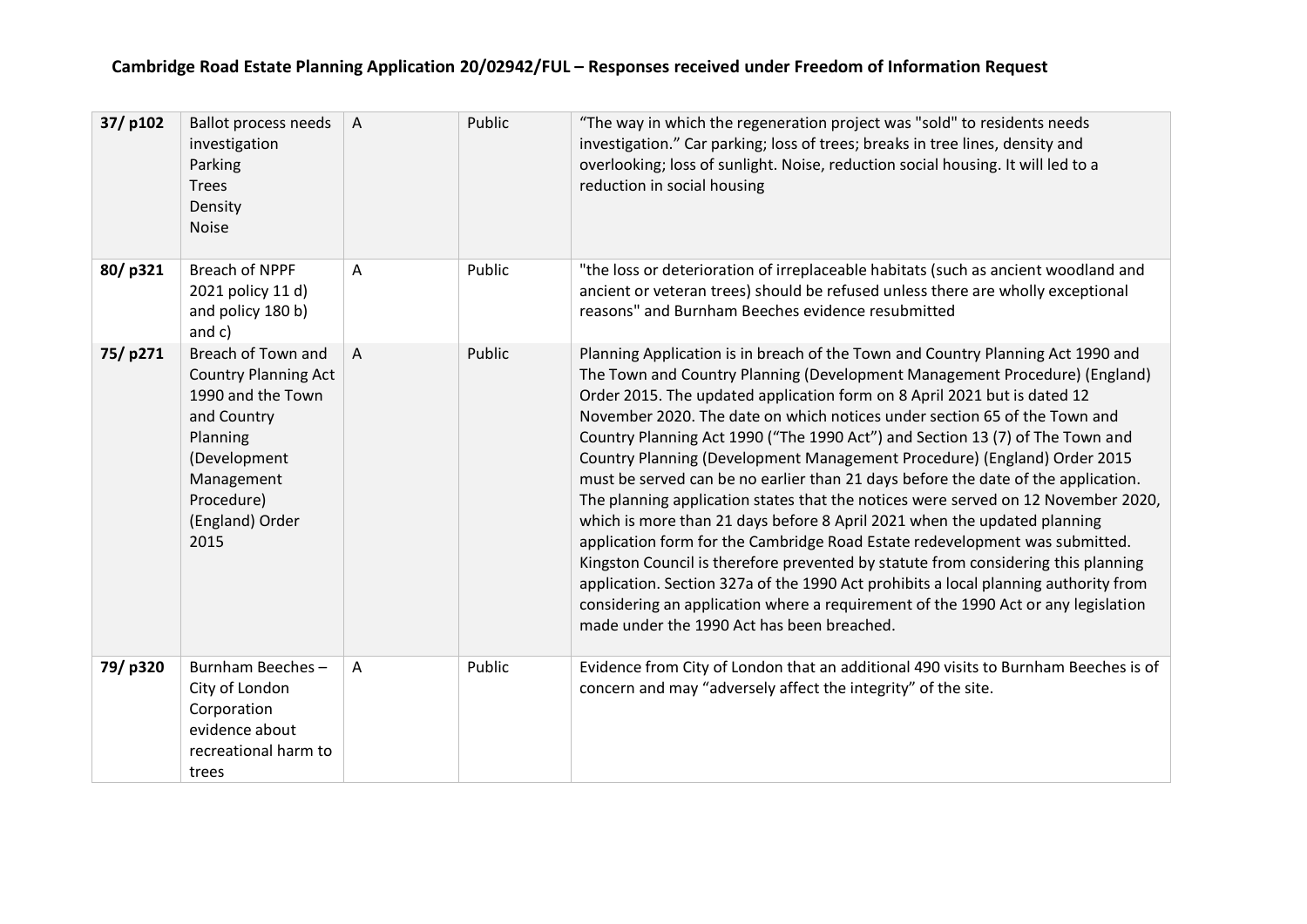|         |                            |   |         | I provide the City of London's (CoL) response as the neighbouring landowner of Burnham<br>Beeches (BB), designated as SSSI, NNR and SAC. I have looked at the draft plan in relation to<br>policy NR3 (Nature Conservation) and have the following comments on the associated HRA.<br>Development reference HA19 is situated 3.8km from Burnham Beeches and the proposal is for<br>175 dwellings. Through work that we have carried out with South Bucks District Council we<br>estimate that this will result in an additional 490 visits to the Beeches and it is our opinion that this<br>is of concern and may adversely impact the integrity of the SAC. We also dispute the comment in<br>Table 12 of the HRA which states that the SAC is largely woodland, which is resilient to<br>recreational disturbance, and also the subsequent conclusion that the plan is unlikely to give rise to<br>specific impacts arising from recreational pressure. While Burnham Beeches SAC is designated<br>for beech woodland rather than birds (as the Thames Basin Heaths) that is not to say that visitor<br>pressure cannot have a negative impact. High visitor numbers results in soil compaction and<br>causes erosion, including around tree roots, which can be detrimental to tree growth. Increased<br>dog numbers in association with visitors add urine and faeces that raise nitrogen levels in the soil<br>as well as adding undesirable chemicals. In addition, vandalism by visitors, even if unintentional,<br>can damage rare habitats such as wood decay in trees. Our work has shown that there is evidence<br>that the tree health is declining and that there have been changes in the lichen flora in recent years<br>and this can be attributed to increased visitor pressure. We would be happy to supply copies of the<br>relevant reports and you might also like to talk with South Bucks District Council who have part<br>funded some of the work. |
|---------|----------------------------|---|---------|------------------------------------------------------------------------------------------------------------------------------------------------------------------------------------------------------------------------------------------------------------------------------------------------------------------------------------------------------------------------------------------------------------------------------------------------------------------------------------------------------------------------------------------------------------------------------------------------------------------------------------------------------------------------------------------------------------------------------------------------------------------------------------------------------------------------------------------------------------------------------------------------------------------------------------------------------------------------------------------------------------------------------------------------------------------------------------------------------------------------------------------------------------------------------------------------------------------------------------------------------------------------------------------------------------------------------------------------------------------------------------------------------------------------------------------------------------------------------------------------------------------------------------------------------------------------------------------------------------------------------------------------------------------------------------------------------------------------------------------------------------------------------------------------------------------------------------------------------------------------------------------------------------------------------------------------------------------------------|
| 70/p232 | <b>Specific Equalities</b> | A | Public  | As above PLUS: Disingenuous Urban Greening factor score - Design and Access                                                                                                                                                                                                                                                                                                                                                                                                                                                                                                                                                                                                                                                                                                                                                                                                                                                                                                                                                                                                                                                                                                                                                                                                                                                                                                                                                                                                                                                                                                                                                                                                                                                                                                                                                                                                                                                                                                  |
|         | comments "EqIA             |   |         | Statement Vol 1 Chapt 8 Part 2 Page 1                                                                                                                                                                                                                                                                                                                                                                                                                                                                                                                                                                                                                                                                                                                                                                                                                                                                                                                                                                                                                                                                                                                                                                                                                                                                                                                                                                                                                                                                                                                                                                                                                                                                                                                                                                                                                                                                                                                                        |
|         | minimises enormity         |   | council | CRE now, UGF score = 0.302; Planned UGF score = 0414                                                                                                                                                                                                                                                                                                                                                                                                                                                                                                                                                                                                                                                                                                                                                                                                                                                                                                                                                                                                                                                                                                                                                                                                                                                                                                                                                                                                                                                                                                                                                                                                                                                                                                                                                                                                                                                                                                                         |
|         | of impacts upon            |   | tenant  | i) The existing estate could easily be 'greened up' to a far higher score simply                                                                                                                                                                                                                                                                                                                                                                                                                                                                                                                                                                                                                                                                                                                                                                                                                                                                                                                                                                                                                                                                                                                                                                                                                                                                                                                                                                                                                                                                                                                                                                                                                                                                                                                                                                                                                                                                                             |
|         | elderly and disabled       |   |         | because it has                                                                                                                                                                                                                                                                                                                                                                                                                                                                                                                                                                                                                                                                                                                                                                                                                                                                                                                                                                                                                                                                                                                                                                                                                                                                                                                                                                                                                                                                                                                                                                                                                                                                                                                                                                                                                                                                                                                                                               |
|         | tenants"                   |   |         | inherently more green open space. This could be done now/in a refurb, if the                                                                                                                                                                                                                                                                                                                                                                                                                                                                                                                                                                                                                                                                                                                                                                                                                                                                                                                                                                                                                                                                                                                                                                                                                                                                                                                                                                                                                                                                                                                                                                                                                                                                                                                                                                                                                                                                                                 |
|         |                            |   |         | council wanted to.                                                                                                                                                                                                                                                                                                                                                                                                                                                                                                                                                                                                                                                                                                                                                                                                                                                                                                                                                                                                                                                                                                                                                                                                                                                                                                                                                                                                                                                                                                                                                                                                                                                                                                                                                                                                                                                                                                                                                           |
|         |                            |   |         | Adding green roofs would further boost the estate's existing UGF to many times the                                                                                                                                                                                                                                                                                                                                                                                                                                                                                                                                                                                                                                                                                                                                                                                                                                                                                                                                                                                                                                                                                                                                                                                                                                                                                                                                                                                                                                                                                                                                                                                                                                                                                                                                                                                                                                                                                           |
|         | Contrived,                 |   |         | planned regeneration UGF score. Landscaping was part of the Council's 'Better                                                                                                                                                                                                                                                                                                                                                                                                                                                                                                                                                                                                                                                                                                                                                                                                                                                                                                                                                                                                                                                                                                                                                                                                                                                                                                                                                                                                                                                                                                                                                                                                                                                                                                                                                                                                                                                                                                |
|         | misleading urban           |   |         | Homes' refurb. project for other estates, but denied to the CRE.                                                                                                                                                                                                                                                                                                                                                                                                                                                                                                                                                                                                                                                                                                                                                                                                                                                                                                                                                                                                                                                                                                                                                                                                                                                                                                                                                                                                                                                                                                                                                                                                                                                                                                                                                                                                                                                                                                             |
|         | greening factor            |   |         | So the estate is being marked down due to council neglect (managed decline).                                                                                                                                                                                                                                                                                                                                                                                                                                                                                                                                                                                                                                                                                                                                                                                                                                                                                                                                                                                                                                                                                                                                                                                                                                                                                                                                                                                                                                                                                                                                                                                                                                                                                                                                                                                                                                                                                                 |
|         | achieved through           |   |         | ii) Loss of green open space in the proposed design is huge - lawns are down by                                                                                                                                                                                                                                                                                                                                                                                                                                                                                                                                                                                                                                                                                                                                                                                                                                                                                                                                                                                                                                                                                                                                                                                                                                                                                                                                                                                                                                                                                                                                                                                                                                                                                                                                                                                                                                                                                              |
|         | managed decline;           |   |         | 144% in the regenerated estate. Even if you reclassified the proposed semi-natural                                                                                                                                                                                                                                                                                                                                                                                                                                                                                                                                                                                                                                                                                                                                                                                                                                                                                                                                                                                                                                                                                                                                                                                                                                                                                                                                                                                                                                                                                                                                                                                                                                                                                                                                                                                                                                                                                           |
|         | loss of green space        |   |         | vegetation as 'lawns', it would still a third less than now. And the new estate is for                                                                                                                                                                                                                                                                                                                                                                                                                                                                                                                                                                                                                                                                                                                                                                                                                                                                                                                                                                                                                                                                                                                                                                                                                                                                                                                                                                                                                                                                                                                                                                                                                                                                                                                                                                                                                                                                                       |
|         | at ground level            |   |         | about 2.5x the number of residents to share.                                                                                                                                                                                                                                                                                                                                                                                                                                                                                                                                                                                                                                                                                                                                                                                                                                                                                                                                                                                                                                                                                                                                                                                                                                                                                                                                                                                                                                                                                                                                                                                                                                                                                                                                                                                                                                                                                                                                 |
|         | replaced partially at      |   |         | iii) The developers claim the estate will be a much greener space, but this ignores                                                                                                                                                                                                                                                                                                                                                                                                                                                                                                                                                                                                                                                                                                                                                                                                                                                                                                                                                                                                                                                                                                                                                                                                                                                                                                                                                                                                                                                                                                                                                                                                                                                                                                                                                                                                                                                                                          |
|         | roof level                 |   |         | the fact that a large % of this will be on roofs (15,326 sq m), ignores the destruction                                                                                                                                                                                                                                                                                                                                                                                                                                                                                                                                                                                                                                                                                                                                                                                                                                                                                                                                                                                                                                                                                                                                                                                                                                                                                                                                                                                                                                                                                                                                                                                                                                                                                                                                                                                                                                                                                      |
|         |                            |   |         | of existing mature trees (>100 to go) & wildlife (bats, large sparrow colony etc):-                                                                                                                                                                                                                                                                                                                                                                                                                                                                                                                                                                                                                                                                                                                                                                                                                                                                                                                                                                                                                                                                                                                                                                                                                                                                                                                                                                                                                                                                                                                                                                                                                                                                                                                                                                                                                                                                                          |
|         |                            |   |         | Replacing the green space with a high percentage of green roofs is only useful for                                                                                                                                                                                                                                                                                                                                                                                                                                                                                                                                                                                                                                                                                                                                                                                                                                                                                                                                                                                                                                                                                                                                                                                                                                                                                                                                                                                                                                                                                                                                                                                                                                                                                                                                                                                                                                                                                           |
|         |                            |   |         | small flying animals, and little use for residents to really walk/run or play.                                                                                                                                                                                                                                                                                                                                                                                                                                                                                                                                                                                                                                                                                                                                                                                                                                                                                                                                                                                                                                                                                                                                                                                                                                                                                                                                                                                                                                                                                                                                                                                                                                                                                                                                                                                                                                                                                               |
|         |                            |   |         | Inadequate EqIA: The CRE EIA still minimises the enormity of the impacts of the                                                                                                                                                                                                                                                                                                                                                                                                                                                                                                                                                                                                                                                                                                                                                                                                                                                                                                                                                                                                                                                                                                                                                                                                                                                                                                                                                                                                                                                                                                                                                                                                                                                                                                                                                                                                                                                                                              |
|         |                            |   |         | development upon elderly and disabled tenants, and other protected groups under                                                                                                                                                                                                                                                                                                                                                                                                                                                                                                                                                                                                                                                                                                                                                                                                                                                                                                                                                                                                                                                                                                                                                                                                                                                                                                                                                                                                                                                                                                                                                                                                                                                                                                                                                                                                                                                                                              |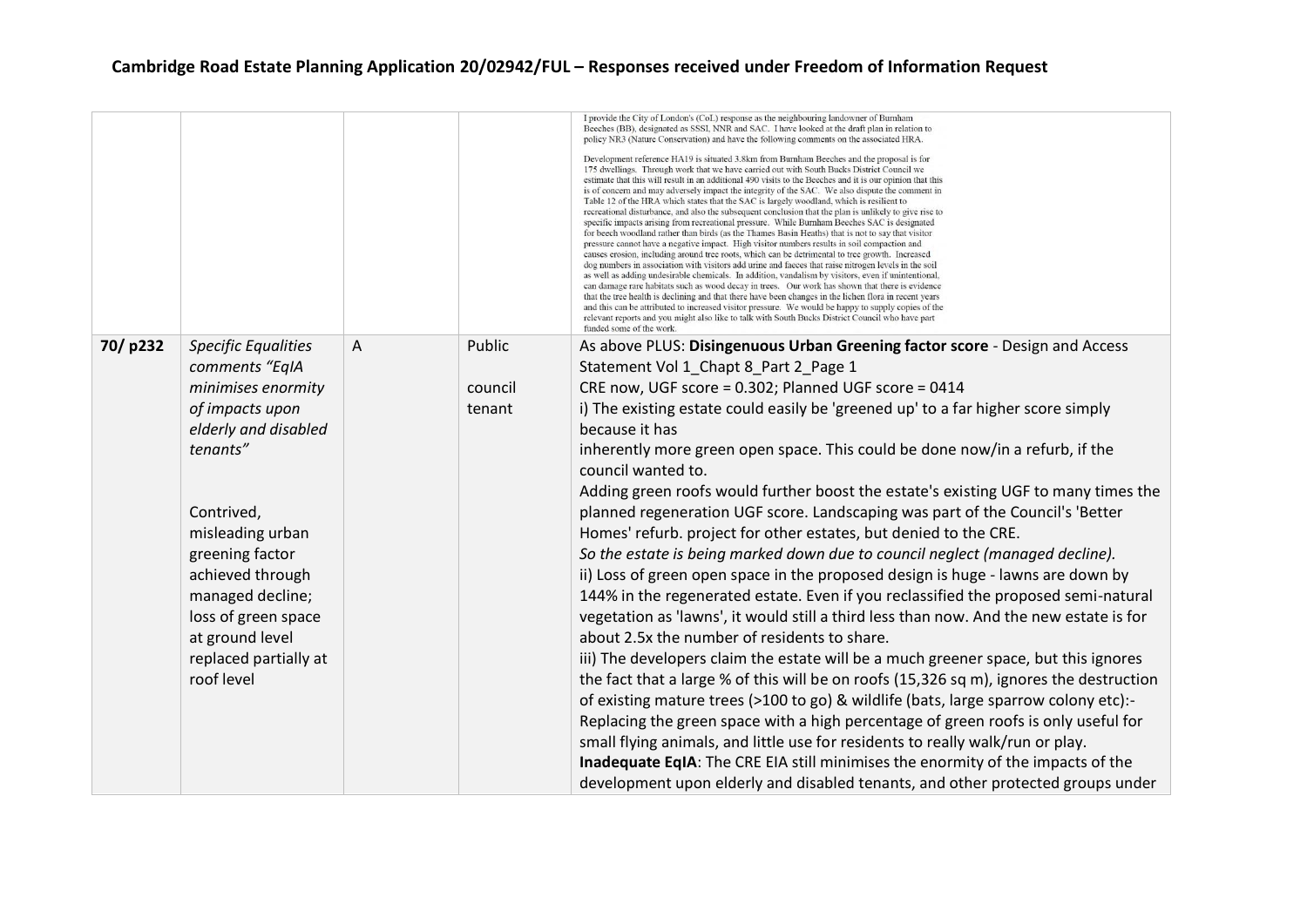|         |                                                                                                                                                                                   |   |        | the Equality Act 2010. It just says there are "potential impacts" "during relocation",<br>but "disruption will be limited". Yet the finances, health and well-being of residents<br>involved in regeneration schemes are all put at higher risk. For example, the Centre<br>for London report estimates there is between a 10 -25% increase in risk of ill health<br>and 1-3% more likelihood of early death<br><b>Lack of Health Impact Assessment</b>                                                                                                                                                                                                                                                                                                                                                                                                                                                                                                                                                                                     |
|---------|-----------------------------------------------------------------------------------------------------------------------------------------------------------------------------------|---|--------|---------------------------------------------------------------------------------------------------------------------------------------------------------------------------------------------------------------------------------------------------------------------------------------------------------------------------------------------------------------------------------------------------------------------------------------------------------------------------------------------------------------------------------------------------------------------------------------------------------------------------------------------------------------------------------------------------------------------------------------------------------------------------------------------------------------------------------------------------------------------------------------------------------------------------------------------------------------------------------------------------------------------------------------------|
| 50/p133 | Dereliction of duty<br>by Council                                                                                                                                                 | A | Public | "The regeneration of the CRE required because of years of underfunding in<br>development."<br>Hardly surprising that residents voted to embark on this redevelopment given<br>conditions on the estate.<br>Scale, height, brick monstrosity - Kingston's "Ayer's Rock". Architecture<br>incompatible with location; council ignoring responsibilities as JV partner<br>Negligent disregard for good planning principles.                                                                                                                                                                                                                                                                                                                                                                                                                                                                                                                                                                                                                    |
| 74/p269 | Development is not<br>financially viable;<br>affordable housing<br>will be abandoned;<br>lack of infrastructure<br>- CrossRail 2<br>mothballed; No<br>demand for private<br>flats | A | Public | According to the report's methodology:<br>"a viable development will support a residual land value sufficiently above the site's<br>Existing Use Value (EUV) or Alternative Use Value (AUV), to support a land<br>acquisition price acceptable to the<br>land owner. As such, where a development proposal generates a residual value<br>which is higher than the appropriate benchmark value, it is deemed viable and<br>therefore likely to proceed. Conversely, if the residual value is lower than the<br>benchmark, it is considered to be economically unviable and consequently unlikely<br>to progress."<br>The residual land value for the CRE regen is £2,651,000<br>The benchmark land value for the project is £53,492,000<br>The residual land value is therefore £50,841,000 lower than the benchmark.<br>Therefore, the project is NOT VIABLE.<br>The report also indicates that making up the difference will require the<br>abandonment of plans for a large amount of the social housing promised for the<br>development: |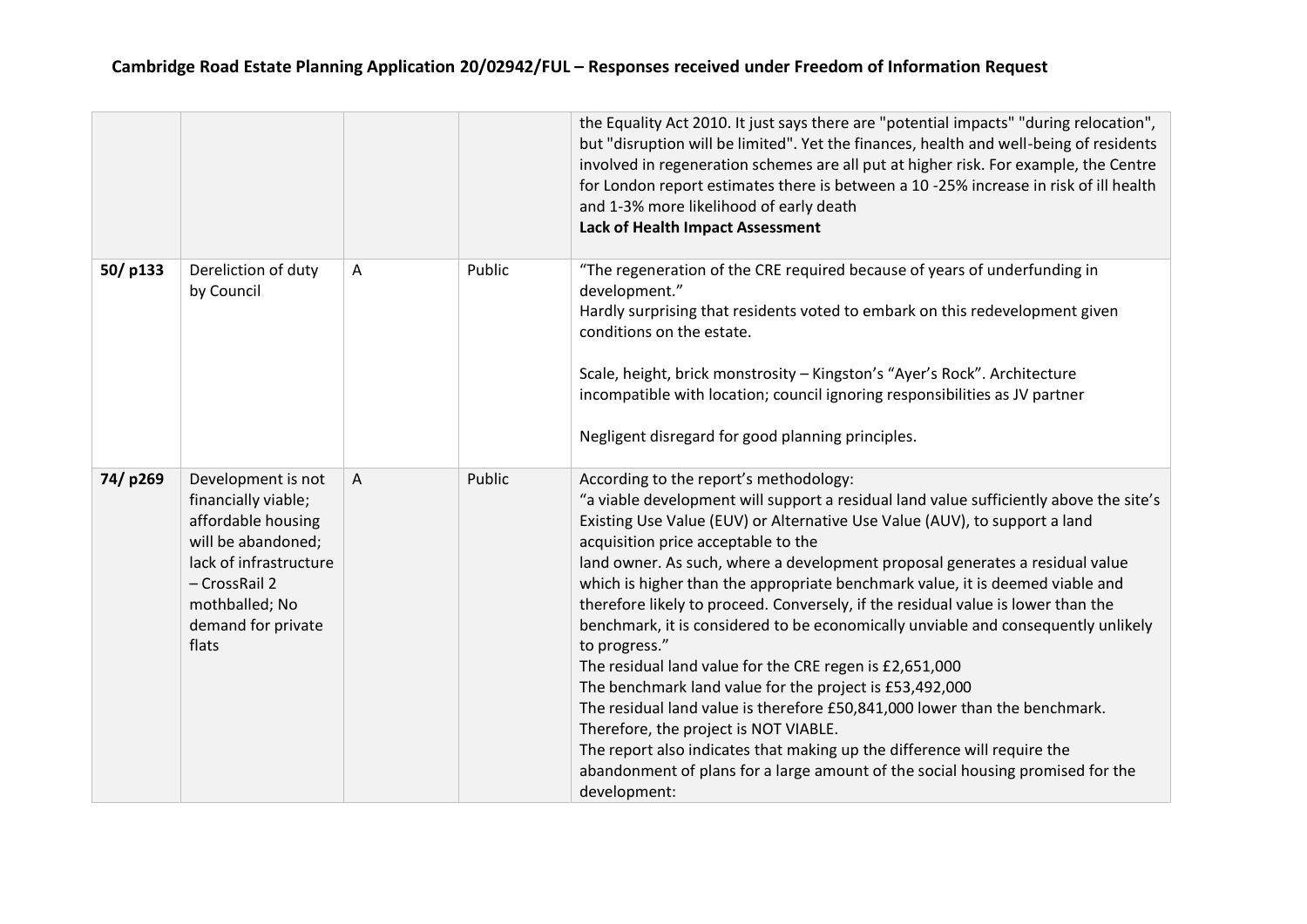|         |                                                                                          |                |        | "The Council's policy makes clear that the affordable housing contribution is subject<br>to viability testing." The problem isn't social housing, it's that the private housing<br>won't sell, and adding more properties won't improve the situation. Again, the<br>report helpfully explains why: "Residential property prices have fallen considerably<br>across the Borough of Kingston Upon Thames in the previous 12 months. For all<br>residential types, the fall has been 3.2%, while for flats and maisonettes, the fall has<br>been greater still, at 5.6%."<br>The CRE Regen, in addition to the Royal Exchange developments are increasing the<br>supply of<br>newbuild flats to the market at a time when demand is falling. The more flats are<br>built for private sale in the borough, the less they are worth. No infrastructure -<br>CrossRail 2 mothballed |
|---------|------------------------------------------------------------------------------------------|----------------|--------|--------------------------------------------------------------------------------------------------------------------------------------------------------------------------------------------------------------------------------------------------------------------------------------------------------------------------------------------------------------------------------------------------------------------------------------------------------------------------------------------------------------------------------------------------------------------------------------------------------------------------------------------------------------------------------------------------------------------------------------------------------------------------------------------------------------------------------------------------------------------------------|
| 42/p118 | Effect on wellbeing                                                                      | $\mathsf{A}$   | Public | Size, density, height, overshadowing. Loss of sunlight<br>"This will be to the detriment of residents' wellbeing."                                                                                                                                                                                                                                                                                                                                                                                                                                                                                                                                                                                                                                                                                                                                                             |
| 46/p123 | Foregone conclusion<br>Anxiety, earing<br>down, suicides, no<br>reasonable<br>compromise | $\overline{A}$ | Public | "I am writing to you with regards the Forgone conclusion of the above planing<br>stated above."<br>Details outlined then changed. Questions whether is happening to wear them<br>down. Causes anxiety, questions if have led to suicides; no reasonable compromise;<br>no contact from offices; number of letter regarding building control and<br>incomprehensible language used.<br>Asks for letter to be sent in a "clear succinct and most importantly comprehensive<br>manor"                                                                                                                                                                                                                                                                                                                                                                                             |
| 38/p104 | Height, size and<br>positioning next to<br>Victorian two storey<br>properties            | A              | Public | Height, size, positioning of Blocks B, E and F. "None of the current buildings on the<br>Cambridge Road and adjacent to Piper Road exceeds four storeys. The building<br>heights proposed in the application on the same site are up to triple the existing<br>height, which is unacceptable and will not relate well to the form, proportion,<br>composition, scale and character of surrounding buildings. No analysis, as required<br>by Policy 7.7, appears to have been undertaken to clearly demonstrate that the<br>height, scale, mass and form of the proposed building would be acceptable in this                                                                                                                                                                                                                                                                   |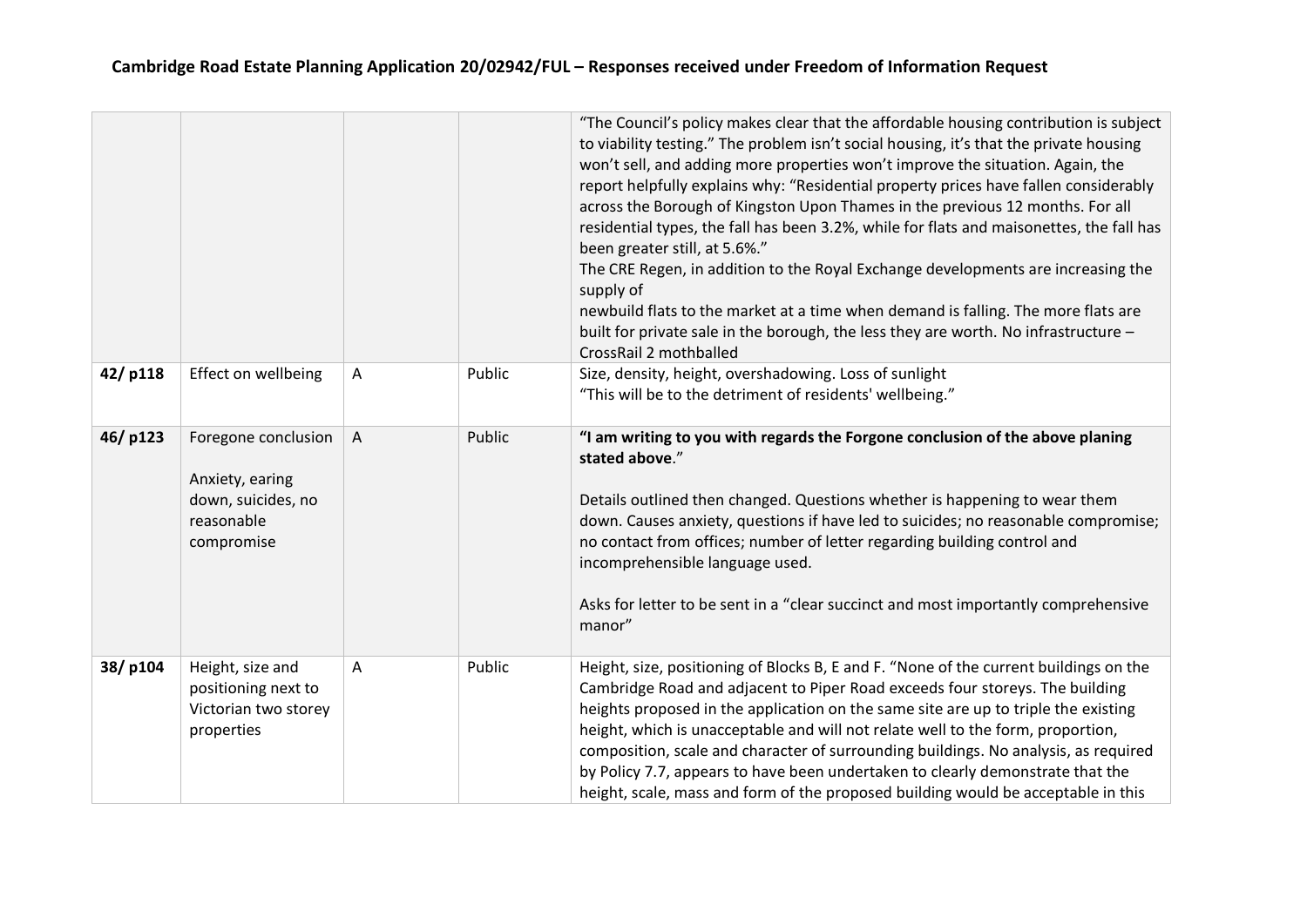|         |                                                                                                                                                      |                |        | location and therefore the proposals are fundamentally flawed."                                                                                                                                                                                                                                                                                                                                                                                                                                                                                                                                                                                                                                                                                                                                                                                                                                                                                                                                                                                                                                                                                   |
|---------|------------------------------------------------------------------------------------------------------------------------------------------------------|----------------|--------|---------------------------------------------------------------------------------------------------------------------------------------------------------------------------------------------------------------------------------------------------------------------------------------------------------------------------------------------------------------------------------------------------------------------------------------------------------------------------------------------------------------------------------------------------------------------------------------------------------------------------------------------------------------------------------------------------------------------------------------------------------------------------------------------------------------------------------------------------------------------------------------------------------------------------------------------------------------------------------------------------------------------------------------------------------------------------------------------------------------------------------------------------|
| 40/p108 | In-depth<br>environmental and<br>infrastructure issues<br><b>Richmond Park SAC</b><br>Low PTAL of area                                               | $\overline{A}$ | Public | Air quality, noise pollution, biodiversity - effect on Richmond Park SAC on individual<br>and cumulative basis, secondary schools, cumulative assessment of development<br>effects generally, low PTAL of area                                                                                                                                                                                                                                                                                                                                                                                                                                                                                                                                                                                                                                                                                                                                                                                                                                                                                                                                    |
| 51/p135 | Lack of affordable<br>homes<br>$12-15$ years<br>construction<br>"unbearable<br>intrusion on the<br>surrounding areas"<br>Council ignores<br>concerns | A              | Public | Lack of affordable homes; Building proposals are too bulky for the site and will<br>dominate the whole of Norbiton; Overall form and massing will appear as<br>impenetrable lump on the skyline. Inappropriate architectural language more<br>suited to London Docklands. Ungainly form and massing. This is made worse by the<br>choice of materials, colour, lack of setbacks, lack of contrasting materials. Windows<br>too small, making the buildings seem even heavier and inappropriate.<br>12-15 years construction "unbearable intrusion on the surrounding areas"<br>"I do not expect the Planning Department or the DCC to listen to my concerns, as it<br>didn't for Eden Campus. The excuse RBK used for not listening on Eden Campus<br>was that they could only respond to the proposal, not influence the design. This is<br>not the case here as as RBK is the applicant and will be the sponsor of a very<br>harmful development. We expected better from the LibDems, they promise better,<br>it would be great to see that happen.<br>The current residents of CRE and people across the Borough, deserve so much<br>better." |
| 68/p225 | Lack of due diligence<br>of "what will be<br>done with the<br>existing residents"                                                                    | $\overline{A}$ | Public | Whilst the new development creates an abundance of new dwellings, the balance is<br>perhaps too far in this direction, at the cost of future quality of life especially for<br>families with younger children. The additional burden on local amenities that this<br>much denser development will bring must be explicitly mitigated.<br>I am not satisfied that the matter of what will be done with the existing residents<br>has been considered with the due dilligence.                                                                                                                                                                                                                                                                                                                                                                                                                                                                                                                                                                                                                                                                      |
| 69/p226 | Many different<br>factors                                                                                                                            | A              | Public | Affordable housing, use of public land, Lack of 3 bed family homes; poor value for<br>money; no cost/benefit analysis of refurbishment option; overmassed, too high,                                                                                                                                                                                                                                                                                                                                                                                                                                                                                                                                                                                                                                                                                                                                                                                                                                                                                                                                                                              |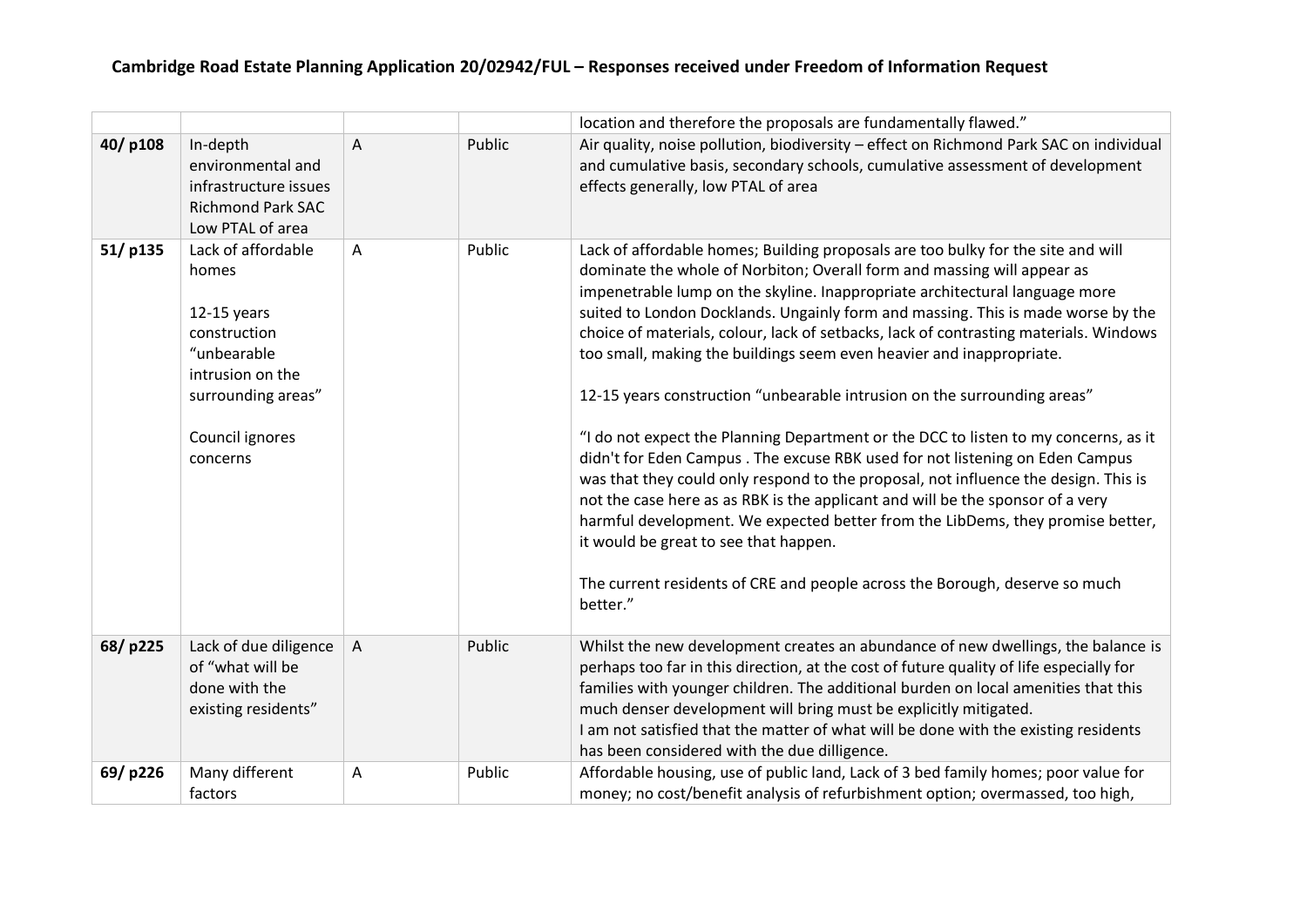|         | As a council tenant,<br>is "frightened"                                 |                | council<br>tenant | density, out of character, design not integrated for people or wildlife; mayor's<br>carbon policies; felling of 100 trees, biodiversity, 1km of paths to go, no<br>consideration of gardens, ecology report and Environmental Statement inadequate,<br>area of deficiency, harm to Richmond Park SAC, biodiversity net gain calculations<br>not correct, harm to Hogsmill; equalities impact assessment inadequate, no health<br>impact assessment<br>"As a resident of a council estate in Kingston, the lack of care in this EIA still<br>frightens me."          |
|---------|-------------------------------------------------------------------------|----------------|-------------------|---------------------------------------------------------------------------------------------------------------------------------------------------------------------------------------------------------------------------------------------------------------------------------------------------------------------------------------------------------------------------------------------------------------------------------------------------------------------------------------------------------------------------------------------------------------------|
| 49/p129 | Material<br>Misrepresentation<br>CRE is NOT in an<br>"opportunity area" | $\overline{A}$ | Public            | Letter to case officer dated 31 March 2021 contains material misrepresentation<br>that CRE is in an "Opportunity Area"                                                                                                                                                                                                                                                                                                                                                                                                                                              |
| 61/p192 | Mental health, over-<br>crowding, anti-social<br>behaviour              | A              | Public            | "This building design is not suitable for healthy human use.<br>Over crowding, unavoidable noise from too many neighbours, lack of sunlight<br>caused by the building height, lack of green space. It is worsening the living<br>conditions for all current residents and for more who move there or nearby. Unless<br>you councillors are willing to live there for 20 years, you should not enforce it on<br>others. This building will work well for criminals and those who behave in an<br>antisocial way. For everyone else, it is a mental health disaster." |
| 1/p1    | Nature, trees,<br>parking, height<br>design                             | A              | Public            | Loss of trees, biodiversity loss, parking, design, layout, excessive height, loss of<br>light, sunlight                                                                                                                                                                                                                                                                                                                                                                                                                                                             |
| 48/p127 | Parking; enormous<br>towers                                             | A              | Public            | "Building so many enormous towers at the boundary of the site will seriously<br>impact the surrounding area, unlike the existing development that has a few large<br>towers with significant distance between each of them and with the majority<br>towards the centre of the site."                                                                                                                                                                                                                                                                                |
| 47/p125 | Plans "like a prison<br>block"                                          | Α              | Public            | Density, more green space, like a prison block, not blend with Victorian houses,<br>quality of living for inhabitants, building contractors maximising profits not about<br>Kingston residents and town developing in aesthetically pleasing way and<br>conserving character                                                                                                                                                                                                                                                                                        |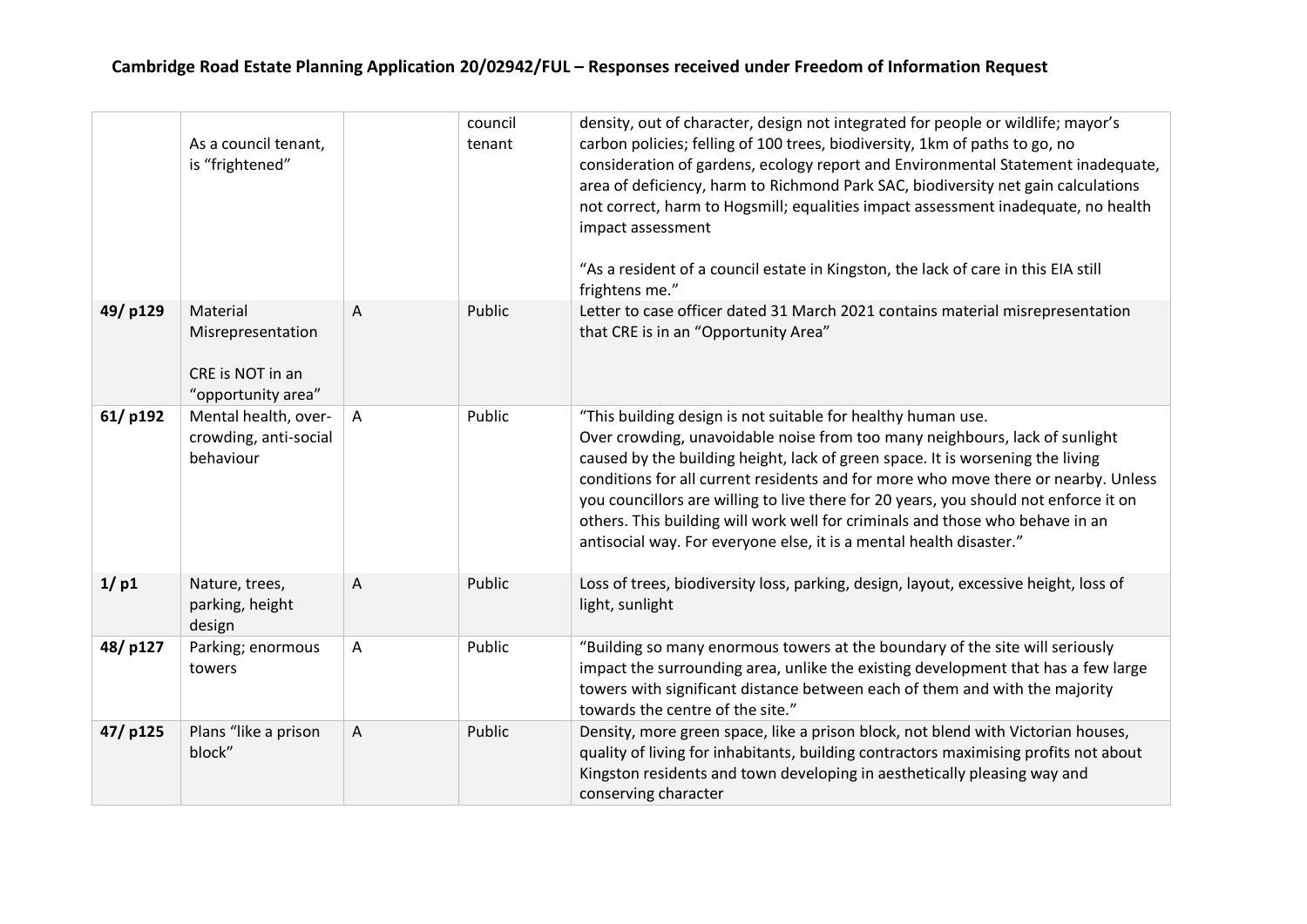| 2/p2             | Population density,<br>infrastructure                                                                                                                                                                                                                                               | Α | Public | Not enough social housing, Norbiton already highest density ward in Kingston;<br>insufficient infrastructure                                                                                                                                                                                                                                                                                                                                                                                                                                                                                                                                                                                                                                                                                                                                                                                                                                                                                                                             |
|------------------|-------------------------------------------------------------------------------------------------------------------------------------------------------------------------------------------------------------------------------------------------------------------------------------|---|--------|------------------------------------------------------------------------------------------------------------------------------------------------------------------------------------------------------------------------------------------------------------------------------------------------------------------------------------------------------------------------------------------------------------------------------------------------------------------------------------------------------------------------------------------------------------------------------------------------------------------------------------------------------------------------------------------------------------------------------------------------------------------------------------------------------------------------------------------------------------------------------------------------------------------------------------------------------------------------------------------------------------------------------------------|
| 71/p240          | <b>See</b><br>59/ p159 and<br>65/p200-221                                                                                                                                                                                                                                           | A | Public | Final response updated of 16 July 2022 (65/ p200-221) with AMENDMENTS marked<br>in red                                                                                                                                                                                                                                                                                                                                                                                                                                                                                                                                                                                                                                                                                                                                                                                                                                                                                                                                                   |
| 85/p343          | See also<br>71/p240<br>59/ p159 and<br>65/p200-221                                                                                                                                                                                                                                  | A | Public | New objections to Planning Committee based on new documents attached to<br>planning application alongside original response dated 16 July 2021 - numbered 65<br>in this document<br>This response should be read in its entirety as a single document<br>A. BREEAM targeted rating of excellent is not substantiated and cannot be met.<br>Evidence shows score<br>should be reduced at least to 56.44% from assumed rating of 72.50%<br>B. London Plan Policies - possible breaches<br>C. Other possible policy and legislative breaches                                                                                                                                                                                                                                                                                                                                                                                                                                                                                                |
| 65/<br>P 200-221 | Updated objections<br>dated 16 July 2021<br>to 59/ p159 taking<br>into account new<br>documents<br>published at last<br>minute<br>Last minute<br>changes, Inadequate<br>time to respond to<br>consultation,<br>Breach of PSED,<br>Breach of Town and<br><b>Country Planning Act</b> | A | Public | 22 different parts (new ones only below, others were changed and are reproduced<br>in full Freedom of Information document) :<br>1. Breach of consultation requirements: Inadequate time for Consultation on new<br>information<br>2. Online availability of late documents breaches public sector equalities duty and<br>Equalities Act 2000<br>3. Planning Application is in breach of the Town and Country Planning Act 1990<br>4. Failure of council to fulfil its Equalities Duties as demonstrated in the revised<br>Equalities Impact Assessment published on 23 June 2021 (the "New EqIA")<br>i. General equalities and human rights breaches<br>ii. Out of date and irrelevant Equalities Impact Assessment used as comparators<br>iii. No Plan level Equalities Impact Assessment has been carried out<br>iv. The planning application has been based on incomplete Equalities Data<br>v. Outdated information has been used on CRE residents<br>vi. Many specific breaches of Equalities Duties are evidenced in the New EqIA |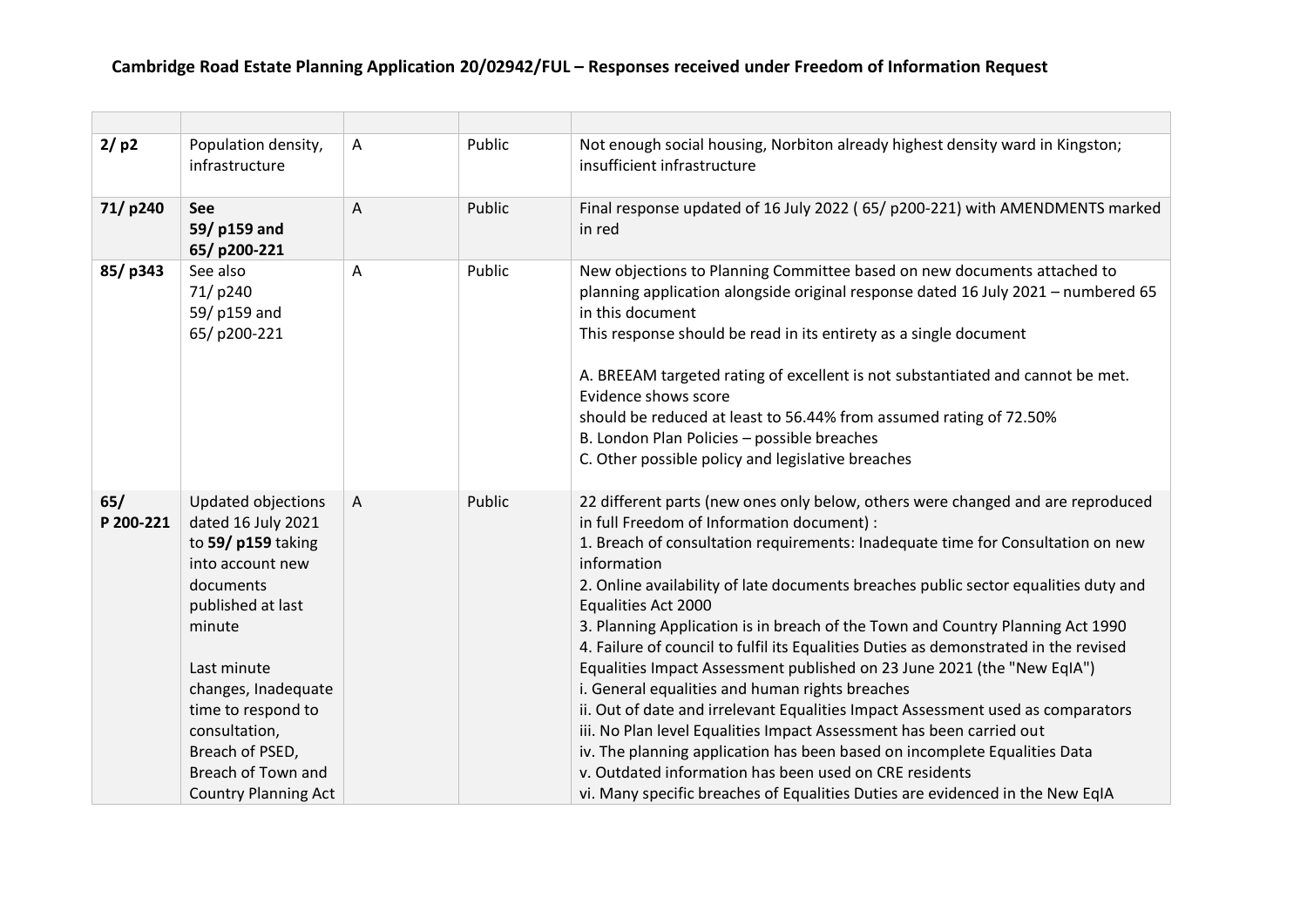|         | 1990,<br>General equalities<br>and human rights<br>breaches<br>Details of ALL future<br>phases have become<br>"reserved matters"<br>and subject to<br>change |                                         |                                                          | 5. Reserved Matters that have been reserved for DECISION at a later date:<br>i. Design Guidelines are materially misleading;<br>ii. layout and scale;<br>iii. appearance and landscaping;<br>iv. over-heating;<br>v. possibility closed public highways may NOT be re-opened, nor new public<br>highways provided through the estate.                                                                                                                                                      |
|---------|--------------------------------------------------------------------------------------------------------------------------------------------------------------|-----------------------------------------|----------------------------------------------------------|--------------------------------------------------------------------------------------------------------------------------------------------------------------------------------------------------------------------------------------------------------------------------------------------------------------------------------------------------------------------------------------------------------------------------------------------------------------------------------------------|
| 25/p56  |                                                                                                                                                              | F<br>(council say<br>supports)          | Public                                                   | I live locally to the development and I fully support improvement to the estate. I am<br>concerned however about increased flows of traffic and air pollution on<br>neighbouring roads that are currently quiet residential streets (Bonner Hill). I'm also<br>concerned about the height of some of the properties near to Piper Hall and the<br>negative effect this will have on light and the feel of the surrounding area.                                                            |
| 66/p222 |                                                                                                                                                              | F                                       | Public                                                   | Area needs redevelopment and would benefit the local area as long as increases in<br>demand for schooling and medical services are taken into account                                                                                                                                                                                                                                                                                                                                      |
| 4/ p4   | Housing need,<br>modern standards,<br>clarity of design<br>details, access                                                                                   | F                                       | Public                                                   | Support principle of redevelopment, better use of previously developed land, much<br>needed private and affordable homes to modern standards. Quality of design<br>should be captured in of 1:5 or 1:10 scale detail drawings and listed as part of the<br>planning application not left to planning condition because less control at this<br>stage. No access through Somerset Road in intermediate phase if not proposed<br>accessible in final Masterplan                              |
| 23/p52  |                                                                                                                                                              | F and A                                 | Public<br>Works for<br>Construction<br>Innovation<br>Hub | Support increase in number of social rent houses and consideration of existing<br>tenants so far; Concern - Phase 1 4 years; whole development 12 years - "A child<br>would spend all their school life with this development occurring next to them. And<br>this elongated duration would be a social as well as physical burden to the area". "I<br>would urge the council to require higher levels of modern methods of construction<br>(MMC) for the future phases of the development" |
| 36/p100 |                                                                                                                                                              | F and A<br>depends on<br>interpretation | Public                                                   | "RBK doesn't have the stock to shorten the social housing waiting list. This<br>makes unsecure tenure a never ending cycle, and particularly hard for moderate<br>income and hard working families. The residents ballot has given RBK a clear                                                                                                                                                                                                                                             |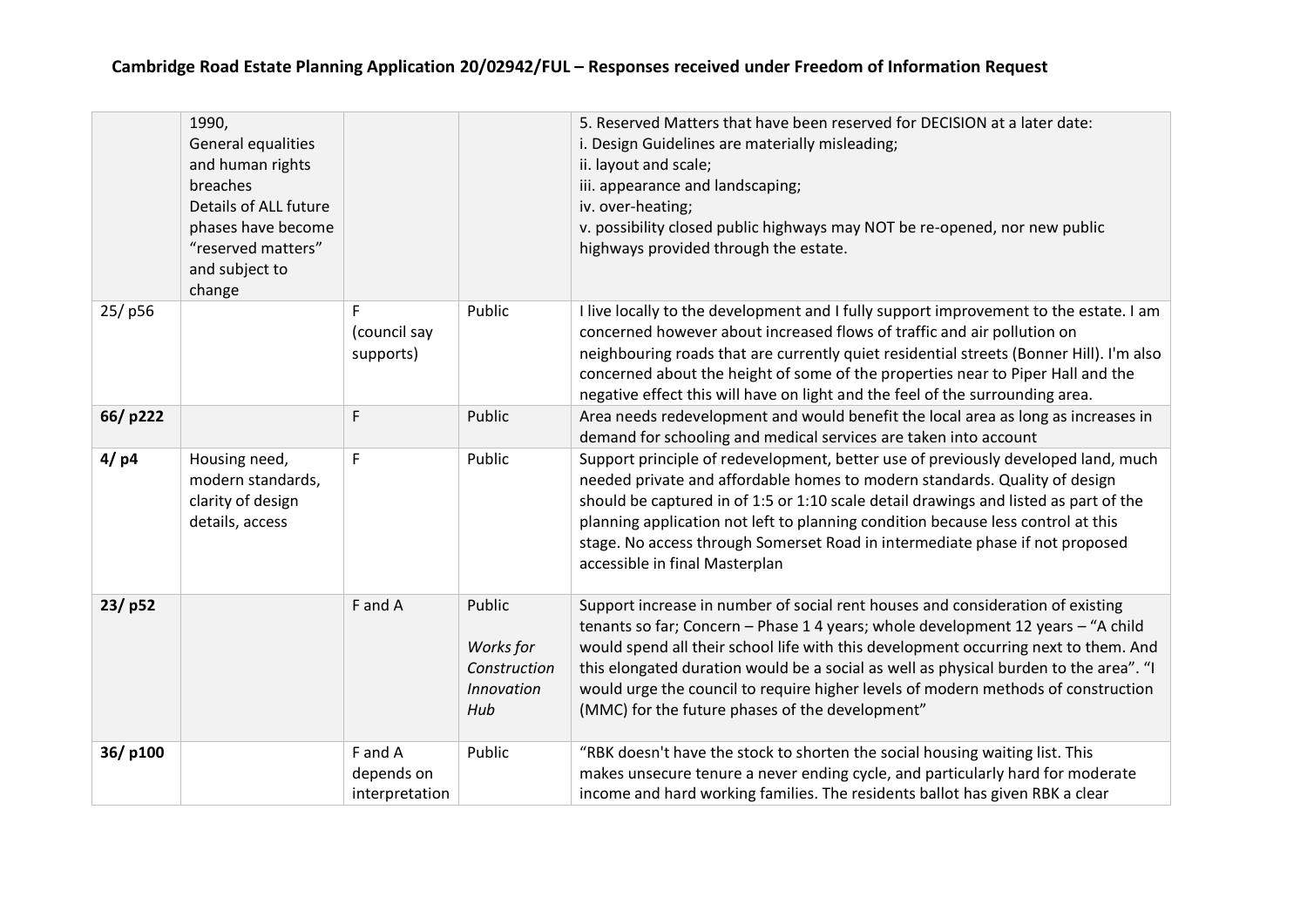|         |                                                                |     |                              | mandate.<br>Objectors commenting on grounds of views being ruined, minor environmental<br>impact<br>or the notion of 'over development' must be balanced against the dire need for<br>more<br>social and affordable housing.<br>So long as RBK extracts the very best deal for council/HA owned units versus<br>private units then I fully support the application." |
|---------|----------------------------------------------------------------|-----|------------------------------|----------------------------------------------------------------------------------------------------------------------------------------------------------------------------------------------------------------------------------------------------------------------------------------------------------------------------------------------------------------------|
| $5/$ p6 | Density,<br>infrastructure<br>investment, social<br>inequality | F/A | Public                       | Compromised by density and need for infrastructure investment. 2.4x density with<br>already stretched resources will build in future issues. Will be environmentally<br>unsustainable and goes against what Kingston council "extols for social equality"                                                                                                            |
| 43/p119 | inappropriate<br>design/layout                                 | n/a | Public                       | "The Developer, during Public Engagement, showed a typical Utility Cupboard in<br>the<br>mock-up to house a washing machine (it had plumbing installed) and a dryer. There<br>was no venting provided for the latter, which I consider essential both for the<br>convenience of the tenant but also to prevent condensation damage to the<br>property."              |
| 82/p325 |                                                                | n/a | Right of Light<br>Consulting | 23 September 2022: Appointment on behalf of two further properties in Vincent<br>Road                                                                                                                                                                                                                                                                                |
| 83/p327 |                                                                | n/a | Right of Light<br>Consulting | 01 September 2022: "We understand the windows serving the above properties<br>have acquired prescriptive rights of light over the development site. We also<br>understand you have appointed GIA surveyors to evaluate and advise you on light<br>matters." Reference to FOUR properties in Piper Road                                                               |